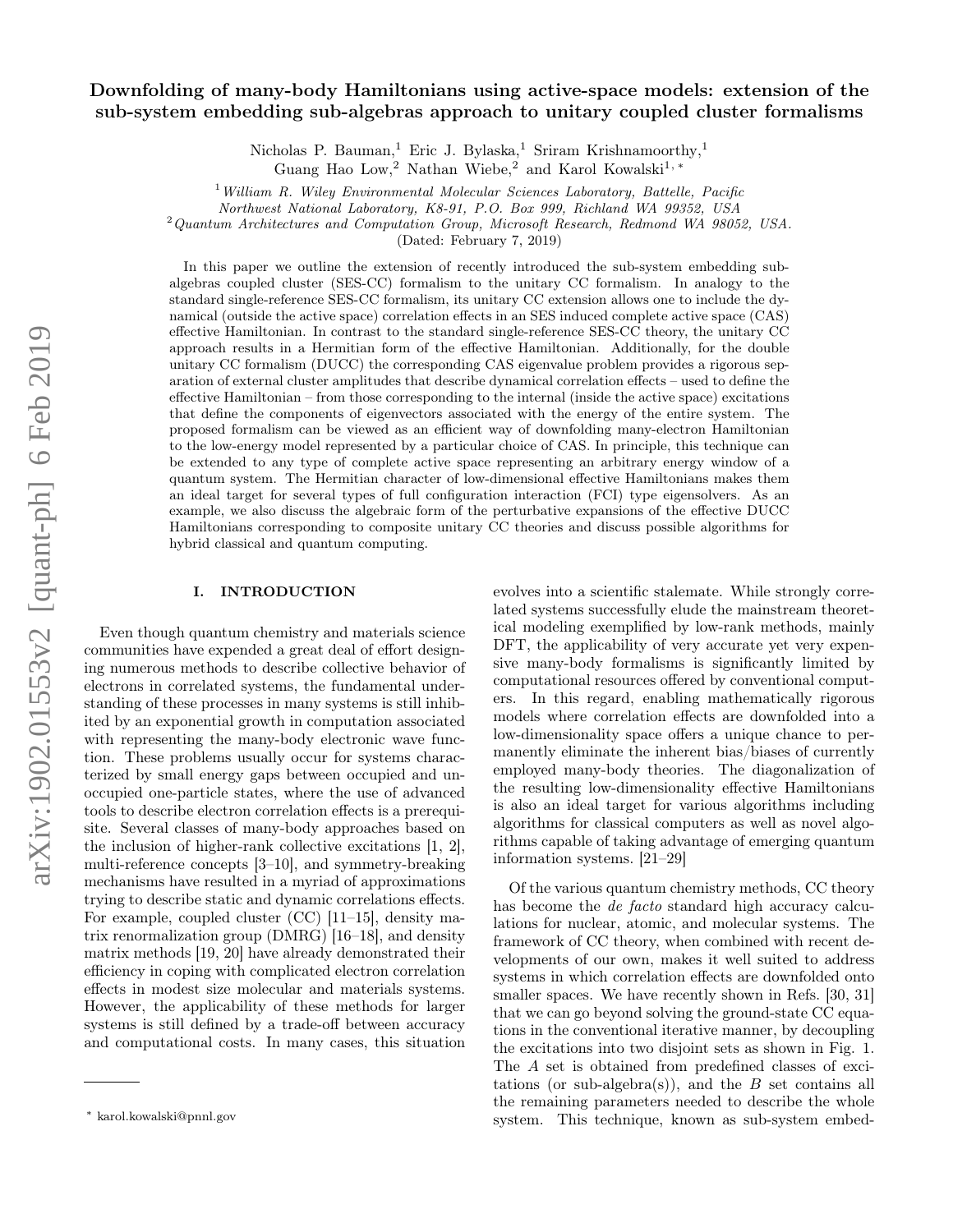

FIG. 1. Abstract representation of the SES-CC approach.

ding sub-algebras coupled cluster (SES-CC) introduces the concept of active spaces in a natural way and provides a mathematically rigorous procedure for downfolding many-body effects for a subset of excitations into an effective Hamiltonian for tractable eigenvalue problems that provide the ground state energy for the full conventional CC calculation (see Fig. 1). The authors of this paper view the SES formalism, which has been shown to work well compared to standard CC approximations, as potential generalized extension of previously developed embedding methods (see Ref. [32]) and Löwdin partitioning techniques [33, 34] which will be discussed in future work. However, as a consequence of the single-reference CC Ansatz, the standard SES-CC effective Hamiltonians are not Hermitian, which precludes them from efficient utilization with full configuration interaction (FCI) type diagonalizers, such as those used in quantum algorithms and the DMRG method. So there is a natural need for extending SES-CC approach to the unitary CC formalisms which assure the Hermitian character of resulting effective Hamiltonians. Several key problems associated with this extension are related to the following questions: (1) what is the optimal way of utilizing diagonalizers for enabling accurate many-body formulations given current and near-term time perspectives? (2) How can many-body formulations be tuned (using mathematically rigorous procedures and operating on the parameters defining a given many-body approach) to existing and future computational systems to assure applications to more realistic and challenging problems than currently possible?

We address the above questions by developing a new downfolding strategy pertaining to the SES-CC formalism which enables one to represent the effective (or downfolded) many-body Hamiltonian in a much smaller orbital space (or active space), where the correlation effects from outside the active space are included in the form of a similarity unitary transformation involving only parameters corresponding to high-energy components of the corresponding wave function. The proposed computational scheme can give rise to an efficient hybrid classical/quantum computational approach: while the highenergy components of the wave function and the second quantized form of the effective Hamiltonian are calculated using classical computers, the diagonalization of the effective Hamiltonian is achieved by employing quantum algorithms. As a specific example of the above formalism, in this paper we will consider a formalism where similarity unitary transformation is defined to downfolding an essential part of the virtual orbital space. We will also introduce models based on the inclusion of single and double excitations in relevant unitary operators and derive the algebraic form of downfolded Hamiltonian by combining particle-hole and physical vacuum representations of second quantized operators.

# II. STANDARD SINGLE-REFERENCE FORMULATION

The standard single-reference CC formulations are predicated on the assumption that there exists a reasonable choice of a Slater determinant  $|\Phi\rangle$  that can provide an adequate starting point for the exponential (CC) expansion of the ground-state electronic wave function  $|\Psi\rangle$ 

$$
|\Psi\rangle = e^T |\Phi\rangle \,, \tag{1}
$$

where the so-called cluster operator  $T$  can be expanded in terms of its many-body components  $T_k$ 

$$
T = \sum_{k=1}^{m} T_k \tag{2}
$$

In the second quantized form, each  $T_k$  component can be expressed as

$$
T_k = \frac{1}{(k!)^2} \sum_{\substack{i_1,\ldots,i_k;\\a_1,\ldots,a_k}} t^{a_1\ldots a_k}_{i_1\ldots i_k} E^{a_1\ldots a_k}_{i_1\ldots i_k} , \qquad (3)
$$

where indices  $i_1, i_2, \ldots (a_1, a_2, \ldots)$  refer to occupied (unoccupied) spin orbitals in the reference function  $|\Phi\rangle$ ,  $t^{i_1...i_k}_{a_1...a_k}$  are cluster amplitudes, and  $E^{a_1...a_k}_{i_1...i_k}$  are excitation operators. The excitation operators are defined through strings of standard creation  $(a_p^{\dagger})$  and annihilation operators  $(a_n)$ 

$$
E^{a_1...a_k}_{i_1...i_k} = a_{a_1}^{\dagger} \dots a_{a_k}^{\dagger} a_{i_k} \dots a_{i_1} . \tag{4}
$$

In the particle-hole formalism, the excitation operators are expressed in terms of particle/hole creation operators only. When acting on the reference function  $|\Phi\rangle$ , the  $E^{a_1...a_k}_{i_1...i_k}$  operators produce the so-called excited configurations  $|\Phi^{a_1...a_k}_{i_1...i_k}\rangle$  defined as

$$
|\Phi_{i_1...i_k}^{a_1...a_k}\rangle = E_{i_1...i_k}^{a_1...a_k}|\Phi\rangle . \qquad (5)
$$

Upon the substitution of the ansatz (1) into the Schrödinger equation one gets the energy-dependent form of the CC equations:

$$
(P+Q)He^{T}|\Phi\rangle = E(P+Q)e^{T}|\Phi\rangle , \qquad (6)
$$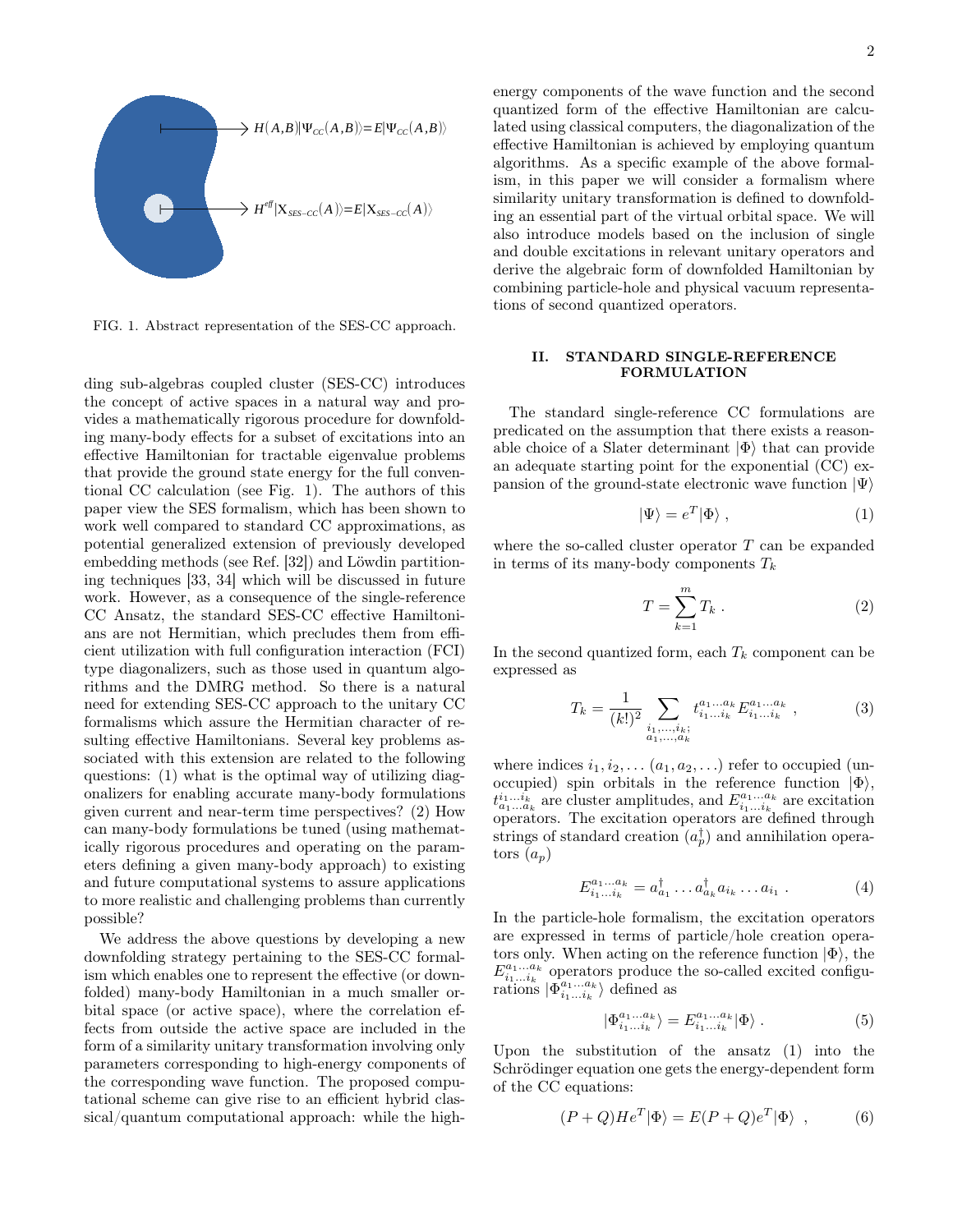where  $P$  and  $Q$  are projection operators onto the reference function  $(P = |\Phi\rangle\langle\Phi|)$  and onto the excited configurations generated by the T operator when acting on the reference function,

$$
Q = \sum_{k=1}^{m} \sum_{\substack{i_1 < \ldots < i_k; \\ a_1 < \ldots < a_k}} |\Phi_{i_1 \ldots i_k}^{a_1 \ldots a_k} \rangle \langle \Phi_{i_1 \ldots i_k}^{a_1 \ldots a_k} | . \tag{7}
$$

A careful diagrammatic analysis [1] leads to an equivalent (at the solution), energy-independent form of the CC equations for the cluster amplitudes

$$
Qe^{-T}He^{T}|\Phi\rangle = Q\bar{H}|\Phi\rangle = 0 , \qquad (8)
$$

where the  $\bar{H} = e^{-T} H e^{T}$  is referred to as the similarity transformed Hamiltonian. It can also be shown that the  $H$  is expressible in terms of connected diagrams, i.e.,  $H =$  $(He^T)_C$ , where C designates a connected form of a given operator expression. Once the  $T$  operator is determined by solving Eq. (8), the corresponding energy is given by the standard formula

$$
E = \langle \Phi | \bar{H} | \Phi \rangle . \tag{9}
$$

The second-quantized form of the many-body Hamiltonian defined by up to pairwise interactions is given by the formula

$$
H = \sum_{p,q} h_q^p a_p^{\dagger} a_q + \frac{1}{4} \sum_{p,q,r,s} v_{rs}^{pq} a_p^{\dagger} a_q^{\dagger} a_s a_r , \qquad (10)
$$

where  $p, q, r, s$  indices run over a spin-orbital basis involved in a given algebraic approximation (associated with the use of finite-dimensional one-particle basis set to discretize the Schrödinger equation), and  $h_q^p$  and  $v_{rs}^{pq}$  represent one- and two-electron integrals (in the above representation, the  $v_{rs}^{pq}$  tensor is antisymmetric with respect to permutations among the sets of lower and upper spinorbital indices). In typical molecular applications, based for example on the delocalized Hartree-Fock molecular orbitals expanded in the Gaussian basis set, the number of terms defining second-quantized Hamiltonian is proportional to  $N^4$  where N stands for the number of basis set functions. It has recently been shown that using a different kind of basis set, namely the plane wave dual basis set, the number of terms can be reduced from  $N^4$ to  $N^2$  [26]. Similar reduction can also be achieved for Gaussian basis sets when combined Cholesky and singular value decompositions are employed to represent twoelectron integrals (see Refs. [27, 35] for details)

From the point of quantum computing applications, the net effect of the number of basis set functions and the number of non-vanishing terms in Hamiltonian define the circuit depth that determines the efficiency of quantum algorithms. The reduction in the number of non-negligible terms may also be achieved by employing localization techniques for Gaussian basis sets [36–38]. An interesting alternative to the localized basis sets, that may especially impact the choice of the initial state, is

the use of the Brückner orbitals [39–44] that maximize the overlap  $|\langle \Phi_B | \Psi \rangle|$  between normalized lowest energy Slater determinant  $|\Phi_B\rangle$  and the correlated wave function  $|\Psi\rangle$ . Given the form of this condition, one should also expect more efficient utilization of phase estimation techniques when Brückner orbitals are employed in the context of various quantum algorithms such as Trotterization.

In the exact wave function limit, the excitation level m is equal to the number of correlated electrons  $(N_e)$ while in the approximate CC formulations  $m \ll N_e$ . In this way, one can define standard approximations such as CCSD  $(m = 2)$  [15], CCSDT  $(m = 3)$  [45–47], CCS-DTQ  $(m = 4)$  [48, 49], etc. Various standard CC approximations have been successfully applied to describe various many-body systems across energy and spatial scales ranging from nuclear matter to molecular and extended/periodic systems [50–57]. The success of the CC methods in capturing correlation effects can be attributed to two main factors: (1) its size-extensivity, i.e., proper scaling of the energy with number of the particles, which is a direct consequence of connected character of diagrams contributing to the CC equations and (2) possibility of approximating higher-order excitations by products of low-rank cluster operators.

## III. PROPERTIES OF CC SUB-SYSTEM EMBEDDING SUB-ALGEBRAS

Certain properties of CC equations are inextricably associated with the possibility of partitioning of cluster operators in CC wave function into components corresponding to various sub-algebras of excitation Lie algebra denoted here as  $\mathfrak{g}^{(N)}$ , which is generated by all excitation operators  $E_{i_l}^{a_l} = a_{a_l}^{\dagger} a_{i_l}$ . In a recent paper [30], we have analyzed properties of the CC equations stemming from the presence of CC-approximation-specific sub-algebras of excitations that can naturally be identified with the so-called active spaces that are frequently used in many areas of quantum chemistry and physics. Algebraic properties of these sub-algebras provide a means to re-cast the CC equations in the form of a set of eigenvalue problems and a set of equations that couple these eigenvalue problems. Although there were several attempts to reexpress the CC equations as a non-linear eigenvalue problem (either in the context of dressed configuration interaction Hamiltonian [58], inclusion of high-order excitations [59], or the analysis of multiple solutions of CC equations [60]), in contrast to earlier efforts, all parameters (a subset of the cluster amplitudes) defining the matrices to be diagonalized in the eigenvalue subproblems are entirely decoupled from those parameters (also a subset of the cluster amplitudes) that define components of the corresponding eigenvectors. In particular, it was shown that through the similarity transformation of the electronic Hamiltonian it is possible to downfold it to the form that acts in the active space and provides corre-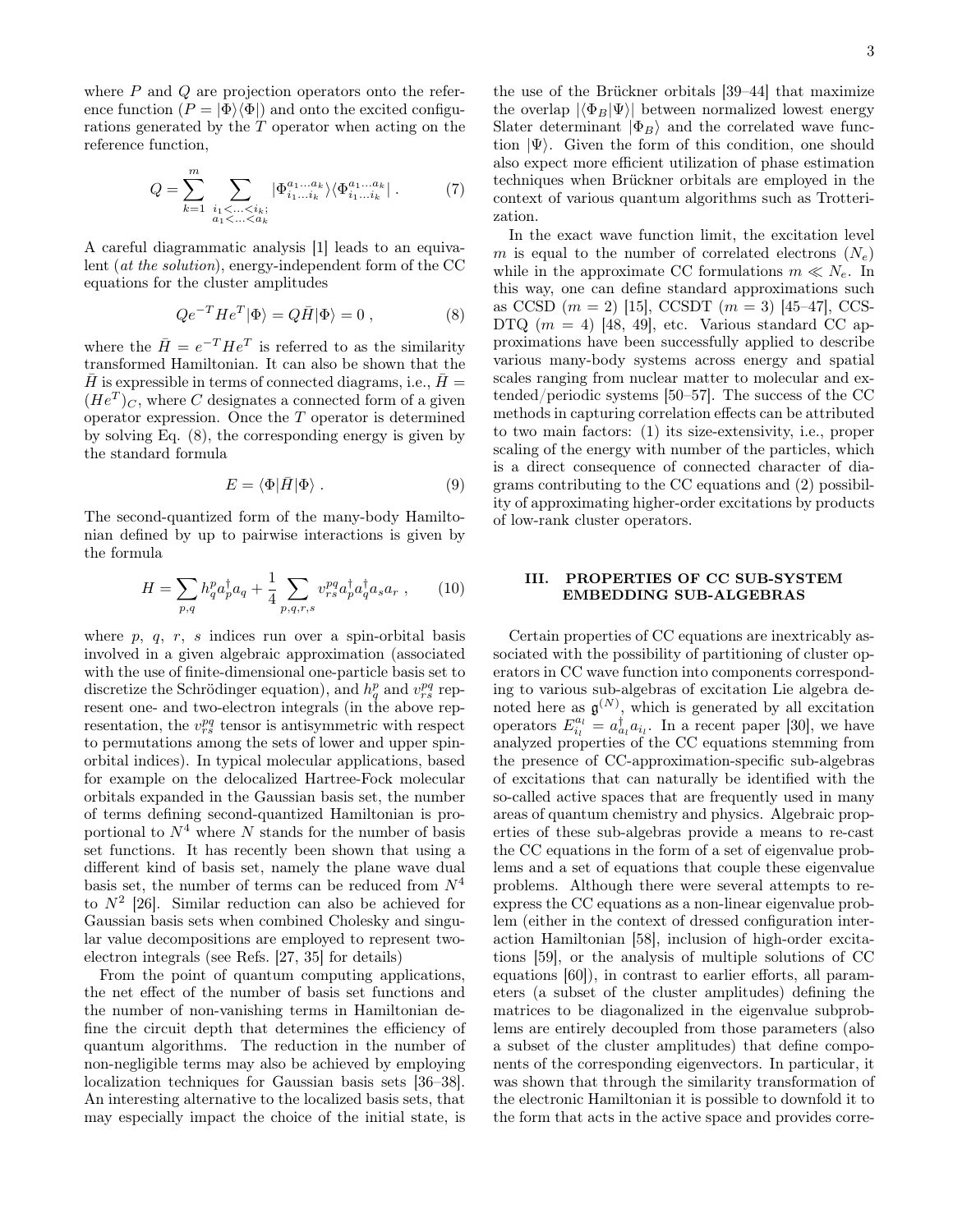

FIG. 2. An example of the  $\mathfrak{g}^{(N)}(3_R, 4_S)$  sub-algebra. As shown in Ref. [30] this sub-algebra is a SES for the CC approach with singles, doubles, triples, quadruples, pentuples, and hextuples (CCSDTQPH).

sponding CC energy as its eigenvalue value. In contrast to the full electronic Hamiltonian, its effective activespace normal-product form representation involves only creation/annihilation operators carrying actives-space indices. In typical applications the number of active spin orbitals  $(N<sub>act</sub>)$  is significantly smaller compared to the total number of spin orbitals  $N<sub>S</sub>$ , i.e.,  $N<sub>act</sub> \ll N<sub>S</sub>$ .

Let us start the discussion by introducing basic notions defining sub-algebras. An important class of sub-algebras of the  $\mathfrak{g}^{(N)}$  excitation algebra is closely related to ideas underlying the active-space concepts in quantum chemistry, where one can define sub-algebras  $\mathfrak h$  through all possible excitations  $E^{a_1...a_m}_{i_1...i_m}$  that excite electrons from a subset of active occupied orbitals (denoted as R) to a subset of active virtual orbitals (denoted as S). These subalgebras will be denoted as  $\mathfrak{g}^{(N)}(\mathbf{R},\mathbf{S})$ . The  $\mathfrak{g}^{(N)}(\mathbf{R},\mathbf{S})$ sub-algebras can also be viewed as generators of various complete active spaces  $(CAS(R,S))$  spanned by the reference function  $|\Phi\rangle$  and all excited configurations obtained by acting with elements of  $\mathfrak{g}^{(N)}(\mathbf{R},\mathbf{S})$  onto  $|\Phi\rangle$  (see Fig. 2). Specific examples of these sub-algebras contain subalgebras involving all occupied and selected (S) virtual orbitals or selected set of occupied orbitals (R) and all virtual orbitals, which will be denoted for short as  $\mathfrak{g}^{(N)}(\mathrm{S})$ and  $\mathfrak{g}^{(N)}(\mathbf{R})$ , respectively. In an alternative notation, we will denote  $\mathfrak{g}^{(N)}(R,S)$  as  $\mathfrak{g}^{(N)}(x_R, y_S)$  where numbers x and  $y$  refer to the number of orbitals included in sets R and S, respectively. Special sub-algebras  $\mathfrak{g}^{(N)}(\mathbf{R})$  and  $\mathfrak{g}^{(N)}(\mathrm{S})$  will be denoted as  $\mathfrak{g}^{(N)}(x_{\mathrm{R}})$  and  $\mathfrak{g}^{(N)}(y_{\mathrm{S}})$ . In this paper, we will entirely focus on active-space excitations sub-algebras for the closed-shell single-reference CC formulations.

An important property of the excitation sub-algebras is the fact, that in general, an arbitrary cluster operator T can be decomposed in a part that belongs to sub-algebra 4

of interest  $\mathfrak h$  (denoted as an internal part,  $T_{\text{int}}(\mathfrak h)$ ) and a part that belongs to  $\mathfrak{g}^{(N)} - \mathfrak{h}$  (denoted as an external part,  $T_{\text{ext}}(\mathfrak{h})$ ), *i.e.*,

$$
T = T_{\text{int}}(\mathfrak{h}) + T_{\text{ext}}(\mathfrak{h}) \,. \tag{11}
$$

The  $T_{\text{int}}$  operator is a generator of the CAS(R,S) and the corresponding amplitudes of the  $T_{k, \text{int}}$  components are labeled exclusively by active-space spin-orbital indices, while the indices for the  $T_{k,ext}$  components of  $T_{ext}$ consist of one or more spin-orbitals outside of the active space. This decomposition entails decomposition of the corresponding CC wave function:

$$
\begin{aligned} |\Psi\rangle &= e^T |\Phi\rangle = e^{T_{\text{ext}}(\mathfrak{h}) + T_{\text{int}}(\mathfrak{h})} |\Phi\rangle \\ &= e^{T_{\text{ext}}(\mathfrak{h})} e^{T_{\text{int}}(\mathfrak{h})} |\Phi\rangle = e^{T_{\text{ext}}(\mathfrak{h})} |\Psi(\mathfrak{h})\rangle \;, \end{aligned} \tag{12}
$$

where the CAS-type wave function  $|\Psi(\mathfrak{h})\rangle$  is defined as

$$
|\Psi(\mathfrak{h})\rangle = e^{T_{\text{int}}(\mathfrak{h})}|\Phi\rangle . \tag{13}
$$

In (12), we use the fact that  $[T_{\text{ext}}, T_{\text{int}}] = 0$ , which can be seen immediately from the fact that the terms in the cluster operator in particle hole representation can be expressed as  $E_{i_1,...,i_k}^{a_1,...,a_k} = b_{a_1}^{\dagger} \cdots b_{a_k}^{\dagger} b_{i_k}^{\dagger} \cdots b_{i_1}^{\dagger}$ , for anticommuting  $b_{\ell}^{\dagger}$ , where  $b_{\ell}/b_{\ell}^{\dagger}$  operators are defined as

$$
b_{\ell} = \begin{cases} a_{\ell} & \ell \in V \\ a_{\ell}^{\dagger} & \ell \in O \end{cases}, \quad b_{\ell}^{\dagger} = \begin{cases} a_{\ell} & \ell \in O \\ a_{\ell}^{\dagger} & \ell \in V \end{cases}, \tag{14}
$$

and O and V represent sets of occupied and unoccupied spin orbitals in  $|\Phi\rangle$ , respectively.

The sub-algebras  $\mathfrak h$  that satisfy two important requirements:

- 1. The  $|\Psi(\mathfrak{h})\rangle = e^{T_{\text{int}}(\mathfrak{h})}|\Phi\rangle$  is characterized by the same symmetry properties as  $|\Psi\rangle$  and  $|\Phi\rangle$  vectors (for example, spin and spatial symmetries).
- 2. The  $e^{T_{\text{int}}(\mathfrak{h})}|\Phi\rangle$  Ansatz generates the FCI expansion for the subsystem defined by the CAS corresponding to the h sub-algebra,

play an important role in further analysis of the structure of the CC equations and we will refer all sub-algebras satisfying requirements (1) and (2) as sub-system embedding sub-algebras (SESs).

In Ref. [30] it has been shown that  $\mathfrak{g}^{(N)}(1_R, y_S)$  along with  $\mathfrak{g}^{(N)}(x_{\text{R}}, 1_{\text{S}})$  form SESs for CCSD and  $\mathfrak{g}^{(N)}(2_{\text{R}}, y_{\text{S}})$ along with  $\mathfrak{g}^{(N)}(x_{\mathsf{R}}, 2_{\mathsf{S}})$  are SESs for CCSDTQ. The largest sub-algebras in these classes are  $\mathfrak{g}^{(N)}(1_R)$  and  $\mathfrak{g}^{(N)}(2_{\rm R})$  sub-algebras. In Ref. [30], we have also demonstrated that for any SES h (corresponding to some CC approximation) the standard

$$
Q_{\rm int}\bar{H}_N|\Phi\rangle = 0\ ,\qquad (15)
$$

$$
Q_{\text{ext}}\bar{H}_N|\Phi\rangle = 0\,,\tag{16}
$$

$$
\langle \Phi | \bar{H} | \Phi \rangle = E , \qquad (17)
$$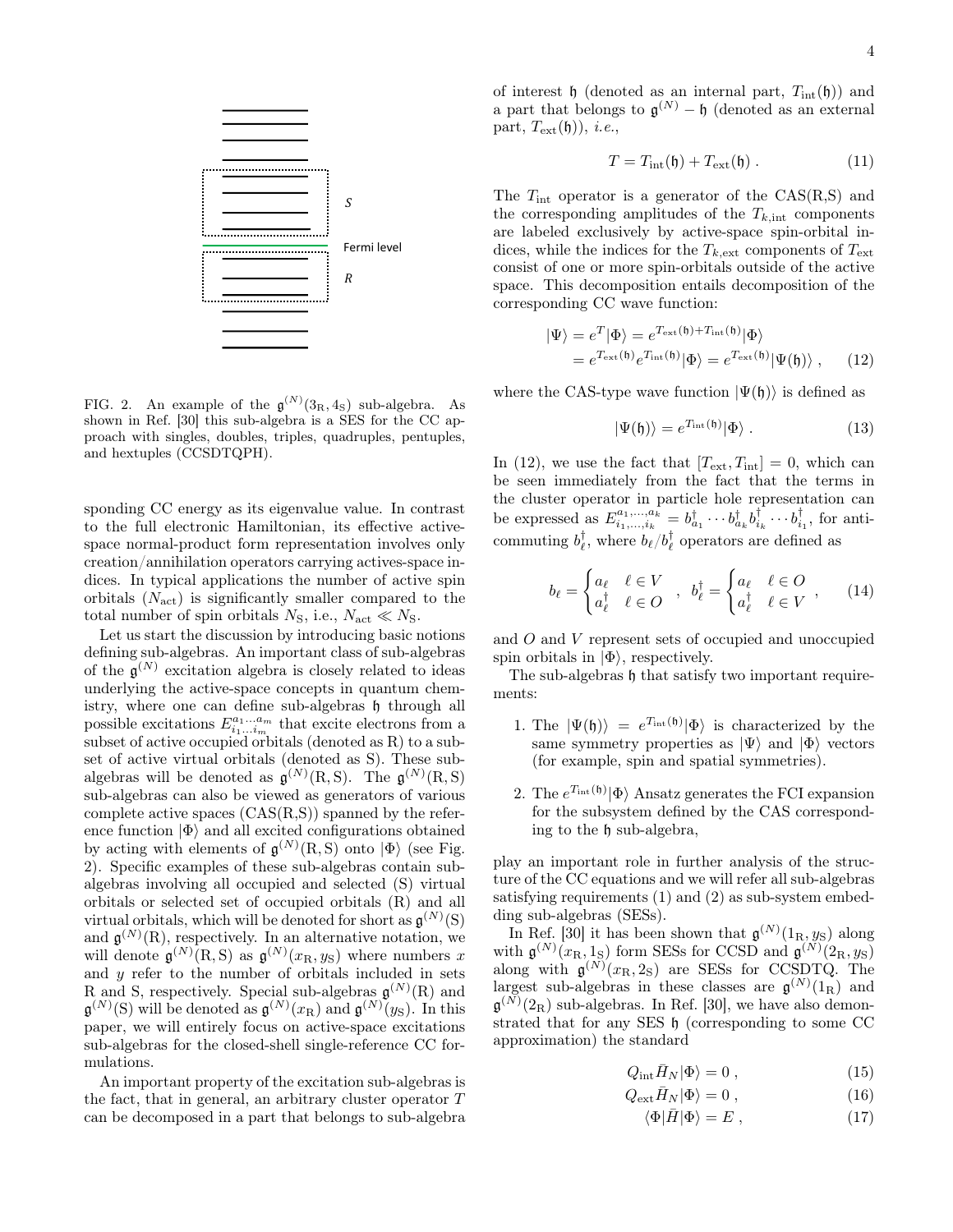and hybrid

$$
(P + Q_{\rm int})\bar{H}_{\rm ext}e^{T_{\rm int}}|\Phi\rangle = E(P + Q_{\rm int})e^{T_{\rm int}}|\Phi\rangle \ , \ (18)
$$

$$
Q_{\text{ext}}\bar{H}_N|\Phi\rangle = 0\,,\tag{19}
$$

representations of CC equations are equivalent at the solution. In Eqs.  $(15)-(19)$  we used simplified notations: (1) the projection operators  $Q_{\text{int}}(\mathfrak{h})$  and  $Q_{\text{ext}}(\mathfrak{h})$  $(Q = Q_{\text{int}}(\mathfrak{h}) + Q_{\text{ext}}(\mathfrak{h}))$  project onto subspaces spanned by all excited configurations generated by acting  $T_{\text{int}}(\mathfrak{h})$ and  $T_{\text{ext}}(\mathfrak{h})$  onto the reference function, respectively, (2)  $H_N = H - \langle \Phi | H | \Phi \rangle$  is the normal product form of the similarity transformed Hamiltonian  $\overline{H}$ , (3) the  $\overline{H}_{ext}$  operator is defined as  $\bar{H}_{ext} \equiv \bar{H}_{ext}(\mathfrak{h}) = e^{-T_{ext}(\mathfrak{h})} H e^{\overline{T}_{ext}(\mathfrak{h})}$ , and (4) for notational simplicity we used the following notational convention,

$$
T_{\rm int} \equiv T_{\rm int}(\mathfrak{h})\,,\tag{20}
$$

$$
T_{\text{ext}} \equiv T_{\text{ext}}(\mathfrak{h}) \,, \tag{21}
$$

$$
Q_{\rm int} \equiv Q_{\rm int}(\mathfrak{h}) \;, \tag{22}
$$

$$
Q_{\text{ext}} \equiv Q_{\text{ext}}(\mathfrak{h})\,. \tag{23}
$$

The above mentioned equivalence means that cluster amplitudes corresponding to excitations included in h can be obtained in a diagonalization procedure. Moreover, the standard form of the CC energy expression (given by Eq.  $(9)$  is a special case of Eq.  $(18)$  corresponding to  $\mathfrak{h} = \mathfrak{g}^{(N)}(0)$  (where  $\mathfrak{g}^{(N)}(0)$  contains no excitations) - in this case  $T_{\text{int}}(\mathfrak{h})=0$ .

An immediate consequence of the above equivalence is the fact that the energy of the entire systems can be obtained at the solution as an eigenvalue of the effective Hamiltonian operator  $\bar{H}^{\text{eff}}_{\text{ext}}(\mathfrak{h}),$ 

$$
\bar{H}_{\text{ext}}^{\text{eff}}(\mathfrak{h}) = (P + Q_{\text{int}}(\mathfrak{h})) \bar{H}_{\text{ext}}(\mathfrak{h})(P + Q_{\text{int}}(\mathfrak{h})) , \quad (24)
$$

is the corresponding complete active space. By construction, the cluster amplitudes  $T_{\text{ext}}$ , used to define  $\bar{H}_{ext}(\mathfrak{h})$ , are decoupled from cluster amplitudes  $T_{int}$  that define the components of the corresponding eigenvector. One should also notice that the many-body expansion of  $\bar{H}_{ext}(\mathfrak{h})$  may contain effective interactions involving higher-than-pairwise interactions.

Properties of SESs induced eigenvalue problems can also be utilized to define alternative ways of forming CC approximations and corresponding CC equations. For example, the CCSD equations can be re-cast in the form shown in Fig. 3. The form of the decomposition shown in Fig. 3 can also be viewed as an "echo" of the fact that CCSD theory is an exact theory for subsystem decomposed into non-interacting two-electron systems (an example is shown in Fig. 4). It is also interesting to notice that for the exact CC theory for closed-shell systems discussed here, there exist a chain of various types of SESs that meet requirements (1) and (2). For instance, for the exact formulation one can consider a chain of SESs defined as

$$
\mathfrak{g}^{(N)} \to \dots \mathfrak{g}^{(N)}(i_{\mathcal{R}}) \to \dots \mathfrak{g}^{(N)}(2_{\mathcal{R}}) \to \mathfrak{g}^{(N)}(1_{\mathcal{R}}), \quad (25)
$$



FIG. 3. Two equivalent representations of the CCSD equations. The left part schematically designates their standard form  $Q(He^{T_1+T_2})_C|\Phi\rangle$  (blue block) while the right part (based on the utilization of various subsystems embedding sub-algebras) contains several coupled eigenvalue problems corresponding to various SESs and projections of  $(He^{T_1+T_2})_C |\Phi\rangle$  on configurations not included in a corresponding set of SESs (i.e.,  $Q_{ext}H_N|\Phi\rangle$  symbolically designated by the blue block).



FIG. 4. A schematic representation of the system partitioning (assembly of *n* interacting  $H_2$  molecules,  $(H_2)_n$ ) into non-interacting two-electron sub-systems (non-interacting  $H_2$ ) molecules). For the exact CC formalism, for each  $H_2$  subsystem there exist SES of the  $\mathfrak{g}^{(N)}(1_R)$  type that provides excitations needed to describe H<sup>2</sup> molecule at the noninteracting sub-system limit. For simplicity, we assume that all molecular orbitals describing  $(H_2)_n$  evolve in the noninteracting subsystem limit into orbitals localized on the noninteracting H<sup>2</sup> systems.

which results in separate eigenvalue problems corresponding to sub-systems of various sizes. This observation can be used to define a new CC approximations where instead of referring to adding higher and higher ranks of excitations as a design principle (used to defined standard approximations such as CCD, CCSD, CCSDT, CCSDTQ, etc.) one can envision a strategy based on the inclusion excitations in the cluster operator that belong to a specific class (or classes) of SESs. For example, in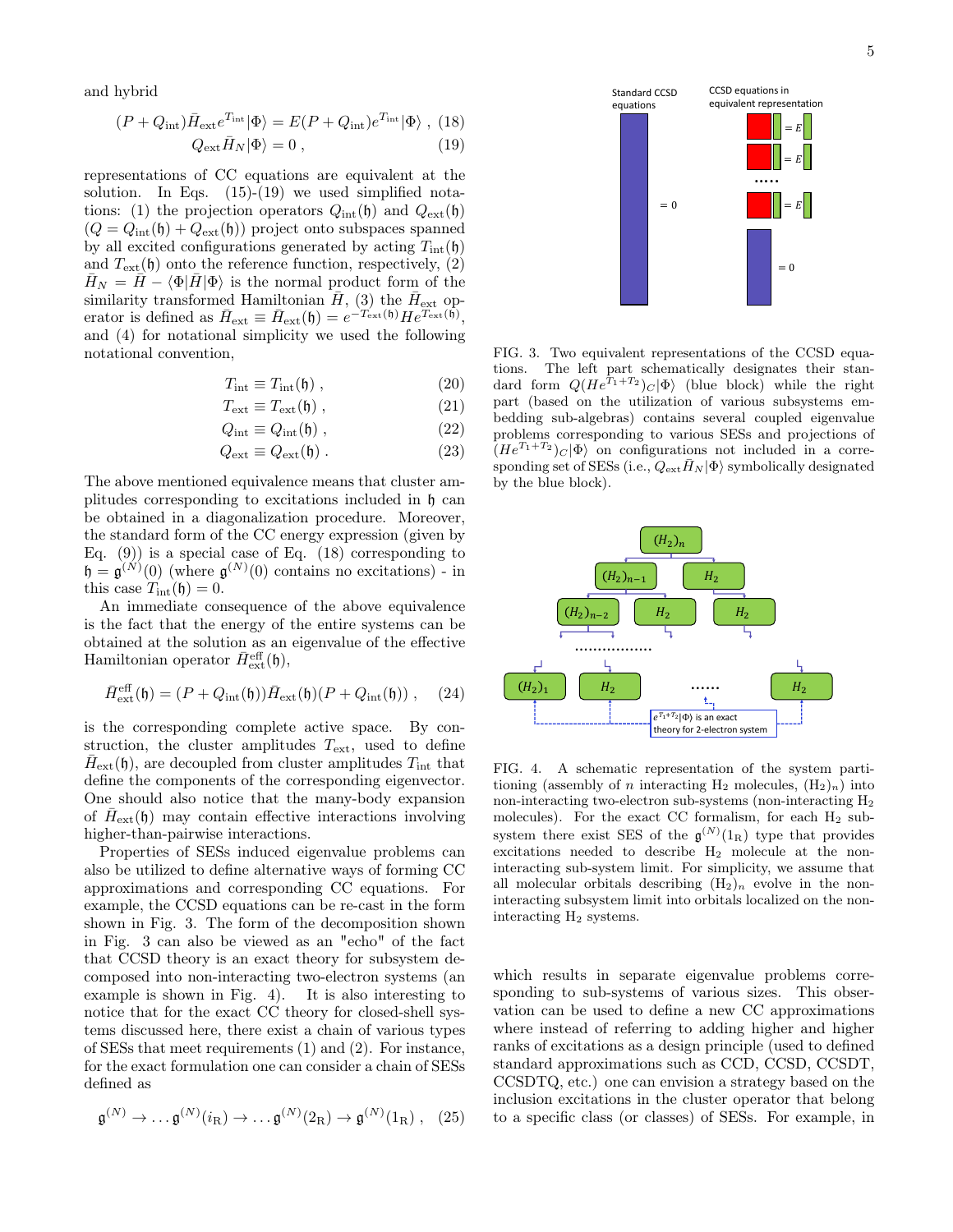

FIG. 5. Form of the CC equations (SAF-CCSD(2) formalism of Ref. [30]) based on the inclusion of excitations from all  $\mathfrak{g}^{(N)}(2_{\rm R})$  sub-algebras. Each eigenvalue problem corresponds to a specific effective Hamiltonian  $\bar{H}^{\text{eff}}_{\text{ext}}(\mathfrak{h})$  where h is of the  $\mathfrak{g}^{(N)}(2_{\rm R})$  type  $(\mathfrak{h} = \mathfrak{g}^{(N)}(2_{\rm R_1}), \ldots, \mathfrak{g}^{(N)}(2_{\rm R_f})).$ 

Ref. [30] we discussed an approximation (sub-algebra flow  $CCSD(2)$  approximation  $(SAF-CCSD(2))$  that employs all amplitudes contained in all  $\mathfrak{g}^{(N)}(2_R)$  SESs, which leads to a CC model that contains all singly and double excited cluster amplitudes and selected subsets of triply and quadruply excited ones and where the CC equations can be represented as a conglomerate of coupled eigenvalue problems shown in Fig. 5 (for more detailed discussion see Ref. [30]). It can also be shown that selecting cluster amplitudes based on subsystem embedding algebras is a natural way of introducing a notion of seniority number intensively studied in the context of CC applications with strongly correlated systems.

To summarize this section, techniques based on the utilization of the sub-system embedding sub-algebras can be used to downfold the full electronic Hamiltonian to an arbitrary active space corresponding to some subsystem embedding sub-algebra. For example, using SES one could downfold electronic Hamiltonian to the active space (usually containing highest occupied and lowest unoccupied orbitals) that contains the most important contributions to the electronic wave function of interest. This fact may be especially appealing in the context of quantum algorithms such as quantum phase estimation (QPE) [23, 25, 61–65] or variational quantum eigensolver (VQE) [28, 29, 66–70]. Unfortunately, the main caveat is related to the fact that effective Hamiltonians  $\bar{H}_{ext}(\mathfrak{h})$ are non-Hermitian, which is a major obstacle in using these algorithms. The main goal of the following section is to redefine unitary CC formalism to provide efficient downfolding algorithm, which yields Hermitian effective Hamiltonian(s) and at the same time assures the same properties as single-reference CC effective Hamiltonians  $\overline{H}_{ext}(\mathfrak{h})$  discussed in this section.

# IV. UNITARY CC METHOD

The unitary CC (UCC) formulations have been introduced in Refs. [71–79] and have been intensively studied in the recent years in the context of various quantum algorithms [27, 28, 66, 80, 81].

The standard UCC Ansatz (the generalization of standard UCC Ansatz has recently been discussed in the literature, for details see Ref. [82])

$$
|\Psi\rangle = e^{\sigma}|\Phi\rangle \tag{26}
$$

is reminiscent of standard single-reference expansion (1) with the difference that the  $\sigma$  operator is anti-Hermitian, i.e.,

$$
\sigma^{\dagger} = -\sigma \ . \tag{27}
$$

This property of the  $\sigma$  operator leads to a nonterminating character of many-body expansion for the wave function (26). The anti-Hermitian character of  $\sigma$ can be assured by the specific form of the  $\sigma$  operator, which in most formulations is represented as

$$
\sigma = T - T^{\dagger} \tag{28}
$$

where  $T$  has exactly the same structure as discussed in Eq. (2). In this and following Sections we will focus on exact (i.e. including all possible excitations) formulation of the UCC theory.

In the analysis of the UCC formalisms we will refer to two standard formulas for operator exponentials:

1.) The Baker-Campbell-Hausdorff (BCH) formula:

$$
e^{X}e^{Y} = e^{X+Y+\sum_{k=1}^{\infty} C_{\text{BCH}}^{(k)}(X,Y)}, \qquad (29)
$$

where commutators  $C_{\text{BCH}}^{(k)}$  are defined as  $C_{\text{BCH}}^{(1)}(X,Y) = \frac{1}{2}[X,Y], C_{\text{BCH}}^{(2)}(X,Y) = \frac{1}{12}([X,[X,Y]] + [Y,[Y,X]]),$  etc. 2.) The transposed variant of the Zassenhaus formula [83, 84]:

$$
e^{X+Y} = \{\prod_{\infty}^{k=2} e^{C_{\mathbf{Z}}^{(k)}(X,Y)}\} e^{Y} e^{X}
$$

$$
= R_{\mathbf{Z}}(X,Y) e^{Y} e^{X}, \qquad (30)
$$

where  $C_{\mathbf{Z}}^{(2)} = \frac{1}{2}[X, Y], C_{\mathbf{Z}}^{(3)} = \frac{1}{3}[Y, [[X, Y]] + \frac{1}{6}[X, [X, Y]],$ etc. The  $R_Z(X, Y)$  function is defined as

$$
R_{\mathcal{Z}}(X,Y) = \prod_{\infty}^{k=2} e^{C_{\mathcal{Z}}^{(k)}(X,Y)}, \qquad (31)
$$

where its inverse is given by the formula

$$
R_Z^{-1}(X,Y) = \prod_{k=2}^{\infty} e^{-C_Z^{(k)}(X,Y)}.
$$
 (32)

The equations for  $\sigma$  operator in the exact limit can be obtained by substituting ansatz (26) into the Schrödinger equation

$$
He^{\sigma}|\Phi\rangle = Ee^{\sigma}|\Phi\rangle . \tag{33}
$$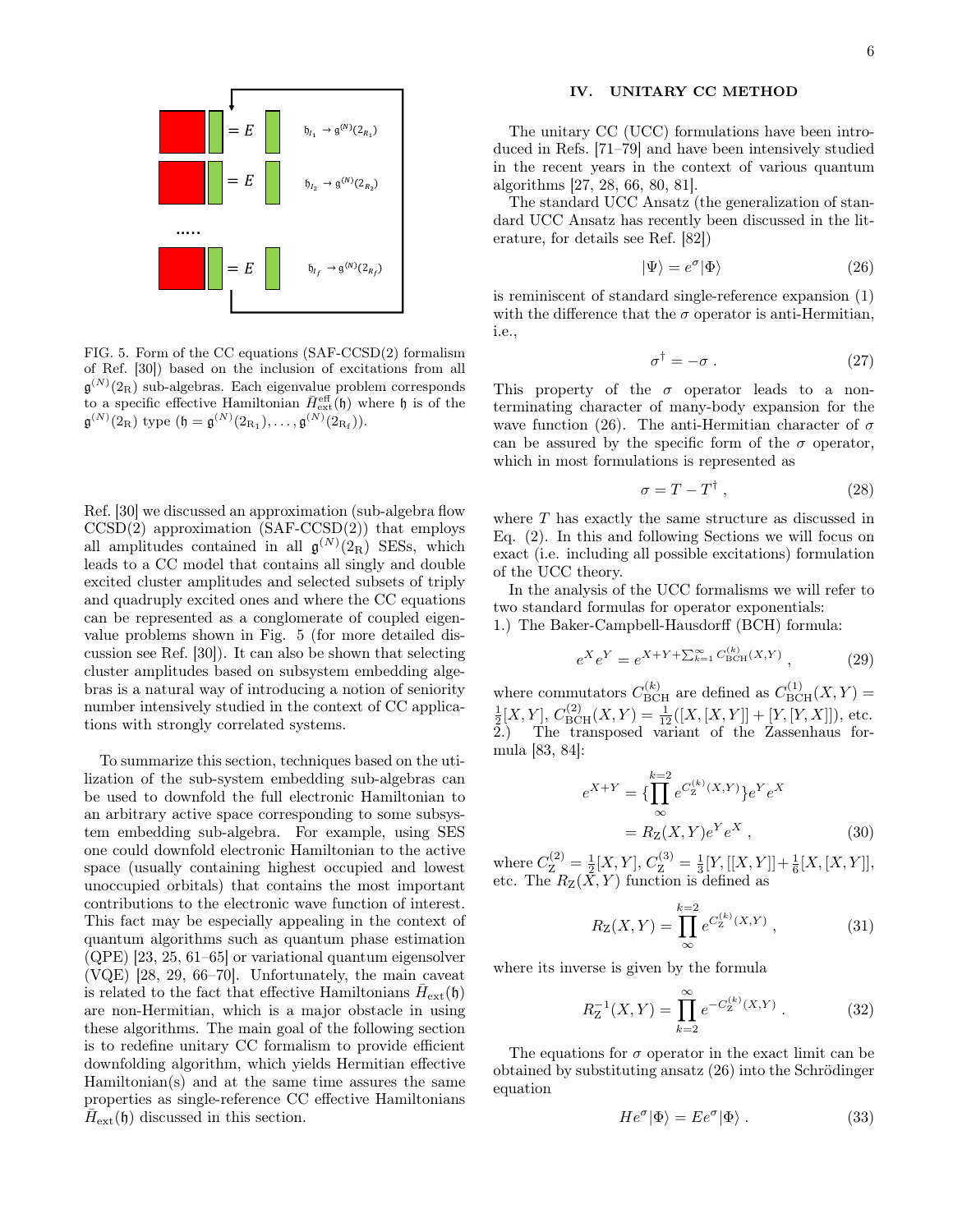The equivalent representation, which provides the explicitly connected form of the equations, can be obtained by multiplying both sides by  $e^{-\sigma}$  operator and decoupling equations for amplitudes from the equation for energy (see Ref. [75, 85] for details), i.e.,

$$
Qe^{-\sigma}He^{\sigma}|\Phi\rangle = 0\tag{34}
$$

$$
\langle \Phi | e^{-\sigma} H e^{\sigma} | \Phi \rangle = E . \tag{35}
$$

In analogy to the standard single-reference approach let us explore if partitioning of  $\sigma$  into part belonging to some SES  $\mathfrak{h}$  ( $\sigma_{\text{int}} \equiv \sigma_{\text{int}}(\mathfrak{h})$ ) and its complement ( $\sigma_{\text{ext}} \equiv$  $\sigma_{\rm ext}(\mathfrak{h})$  leads to a downfolding of Hamiltonian in the form discussed in Section III. For this purpose we will (1) apply Zassenhaus formula (30) to factorize  $e^{\sigma_{int} + \sigma_{ext}},$  (2) premultiply (33) from the left by  $e^{-\sigma_{\text{ext}}} R_Z^{-1}(\sigma_{\text{int}}, \sigma_{\text{ext}})$ , and (3) project resulting equations onto  $P + Q_{\text{int}}$  space. This procedure leads to the following equations

$$
\left( (P + Q_{\rm int})e^{-\sigma_{\rm ext}} R_Z^{-1}(\sigma_{\rm int}, \sigma_{\rm ext})HR_Z(\sigma_{\rm int}, \sigma_{\rm ext}) \quad (36)
$$
  

$$
e^{\sigma_{\rm ext}} e^{\sigma_{\rm int}} \right) |\Phi\rangle = E(P + Q_{\rm int}) e^{\sigma_{\rm int}} |\Phi\rangle.
$$

For simplicity, the above equation can be re-written as

$$
(P + Q_{\rm int})\bar{H}_{\rm ext}^{\rm UCC}e^{\sigma_{\rm int}}|\Phi\rangle = E(P + Q_{\rm int})e^{\sigma_{\rm int}}|\Phi\rangle \quad (37)
$$

where the  $\bar{H}_{\rm ext}^{\rm UCC}$  operator is defined as

$$
\bar{H}_{\text{ext}}^{\text{UCC}} = e^{-\sigma_{\text{ext}}} R_Z^{-1}(\sigma_{\text{int}}, \sigma_{\text{ext}}) H R_Z(\sigma_{\text{int}}, \sigma_{\text{ext}}) e^{\sigma_{\text{ext}}},
$$
\n(38)

or equivalently

$$
\bar{H}_{\text{ext}}^{\text{eff(UCC)}} e^{\sigma_{\text{int}}} |\Phi\rangle = E e^{\sigma_{\text{int}}} |\Phi\rangle , \qquad (39)
$$

where the effective Hamiltonian  $\bar{H}^{\text{eff}(UCC)}_{ext}$  in Eq. (39) is defined as

$$
\bar{H}_{\text{ext}}^{\text{eff(UCC)}} = ((P + Q_{\text{int}})e^{-\sigma_{\text{ext}}}R_Z^{-1}(\sigma_{\text{int}}, \sigma_{\text{ext}})H \qquad (40)
$$

$$
R_Z(\sigma_{\text{int}}, \sigma_{\text{ext}})e^{\sigma_{\text{ext}}} (P + Q_{\text{int}})).
$$

In the above equation we use the fact that

$$
e^{\sigma_{\rm int}} |\Phi\rangle = (P + Q_{\rm int}) e^{\sigma_{\rm int}} |\Phi\rangle . \tag{41}
$$

It can be shown that the form of the active-space eigenvalue-type problem (39) is equivalent to the  $(P +$  $Q_{\text{int}}$ ) projections of the connected form of the UCC equations described by Eq. (34). This can be shown by introducing the resolution of identity  $e^{-\sigma_{int}}e^{\sigma_{int}}$  to the left of  $\bar{H}_{\text{ext}}^{\text{UCC}}$  in Eq. (37) and noticing that  $e^{-\sigma_{\text{int}}} \bar{H}_{\text{ext}}^{\text{UCC}} e^{\sigma_{\text{int}}} =$  $e^{-\sigma}He^{\sigma}$ . Then the resulting equation takes the form

$$
(P + Q_{\rm int})e^{\sigma_{\rm int}}(P + Q_{\rm int})e^{-\sigma}He^{\sigma}|\Phi\rangle
$$
  
=  $E(P + Q_{\rm int})e^{\sigma_{\rm int}}|\Phi\rangle$ . (42)

Using matrix representation of the  $\sigma_{\text{int}}$  operator in the CAS space denoted as  $\sigma_{\text{int}}$  this equation can be rewritten as

$$
[e^{\sigma_{\rm int}}][x] = 0 , \qquad (43)
$$

where the first component of vector  $x$  corresponds to  $\langle \Phi | e^{-\sigma} H e^{\sigma} | \Phi \rangle - E$  while the remaining components correspond to projections of  $e^{-\sigma}He^{\sigma}|\Phi\rangle$  onto excited (with respect to the reference determinant  $|\Phi\rangle$  configurations  $\langle \Phi_{\Delta}^{\mathrm{(CAS)}} |$  belonging to h-induced CAS. The  $[e^{\sigma_{\rm int}}]$  matrix is also non-singular, which is a consequence of the algebraic structure of  $\sigma_{\text{int}}$  rather than a particular values of cluster amplitudes defining  $T_{\text{int}}$  and  $T_{\text{int}}^{\dagger}$ . To see it let us calculate its determinant

$$
\det(e^{\sigma_{\rm int}}) = e^{\text{Tr}(\sigma_{\rm int})}
$$
\n(44)

where  $T_{\textrm{int}}$  and  $T_{\textrm{int}}^{\dagger}$  are matrix representations of  $T_{\textrm{int}}$  and  $T_{\textrm{int}}^{\dagger}$  in CAS. Since  $T_{\textrm{int}}$  and  $T_{\textrm{int}}^{\dagger}$  contains either excitations or de-excitations we have

$$
\text{Tr}(\boldsymbol{\sigma}_{\text{int}}) = \text{Tr}(\boldsymbol{T}_{\text{int}} - \boldsymbol{T}_{\text{int}}^{\dagger}) = 0 , \qquad (45)
$$

which means that  $\det(e^{\sigma_{int}}) = 1$  and  $(e^{\sigma_{int}})$  is a nonsingular operator. Therefore, the only solution of Eq. (43) corresponds to  $x = 0$ , which proves the equivalence of Eq.  $(37)$  with P and  $Q_{\text{int}}$  projections of Eqs.  $(34)$  and (35).

Although  $\bar{H}_{\text{ext}}^{\text{UCC}}$  ( $\bar{H}_{\text{ext}}^{\text{eff(UCC)}}$ ) is Hermitian, in contrast to  $\bar{H}_{ext}$  from Eq. (18) the  $\bar{H}_{ext}^{UCC}$  ( $\bar{H}_{ext}^{eff}$ ) operator does not decouple  $\sigma_{\text{ext}}$  amplitudes from the  $\sigma_{\text{int}}$  ones. If h is chosen to contain highest/lowest lying occupied/virtual orbitals we can view this property of  $\overline{H}_{\text{ext}}^{\text{UCC}}$  as mixing low- and high-energy components of the wave function (or using quantum chemical lingua, as a mixing of static and dynamic correlation effects). In the next section we will discuss how to re-instate the separation of effective Hamiltonian while maintaining its Hermitian character. This will have important consequences on how the approximate formulations can be constructed.

#### V. ALTERNATIVE UCC EXPANSIONS

In this section we will discuss properties of a UCC Ansatz given by the product of two unitary transformations (double unitary CC (DUCC) expansion or, for the reasons explained later, tailored unitary CC formulation) which explicitly employs the partitioning induced by some SES h

$$
|\Psi\rangle = e^{\sigma_{\text{ext}}} e^{\sigma_{\text{int}}} |\Phi\rangle . \tag{46}
$$

The above expansion is driven by similar ideas as a class of CC methods that utilize double similarity transformations and have been extensively discussed in the literature [9, 86–89]. Moreover, ansatz (46) can also be viewed as a unitary generalization of the tailored CC formalism (TCC) [90–93], where equations for  $\sigma_{\text{int}}$  are represented in the form of eigenvalue problem discussed in previous sections.

In analogy to the previous section, we will focus on the exact formulation of the DUCC approach that includes all possible excitations in the  $\sigma_{\text{ext}}$  and  $\sigma_{\text{int}}$  operators.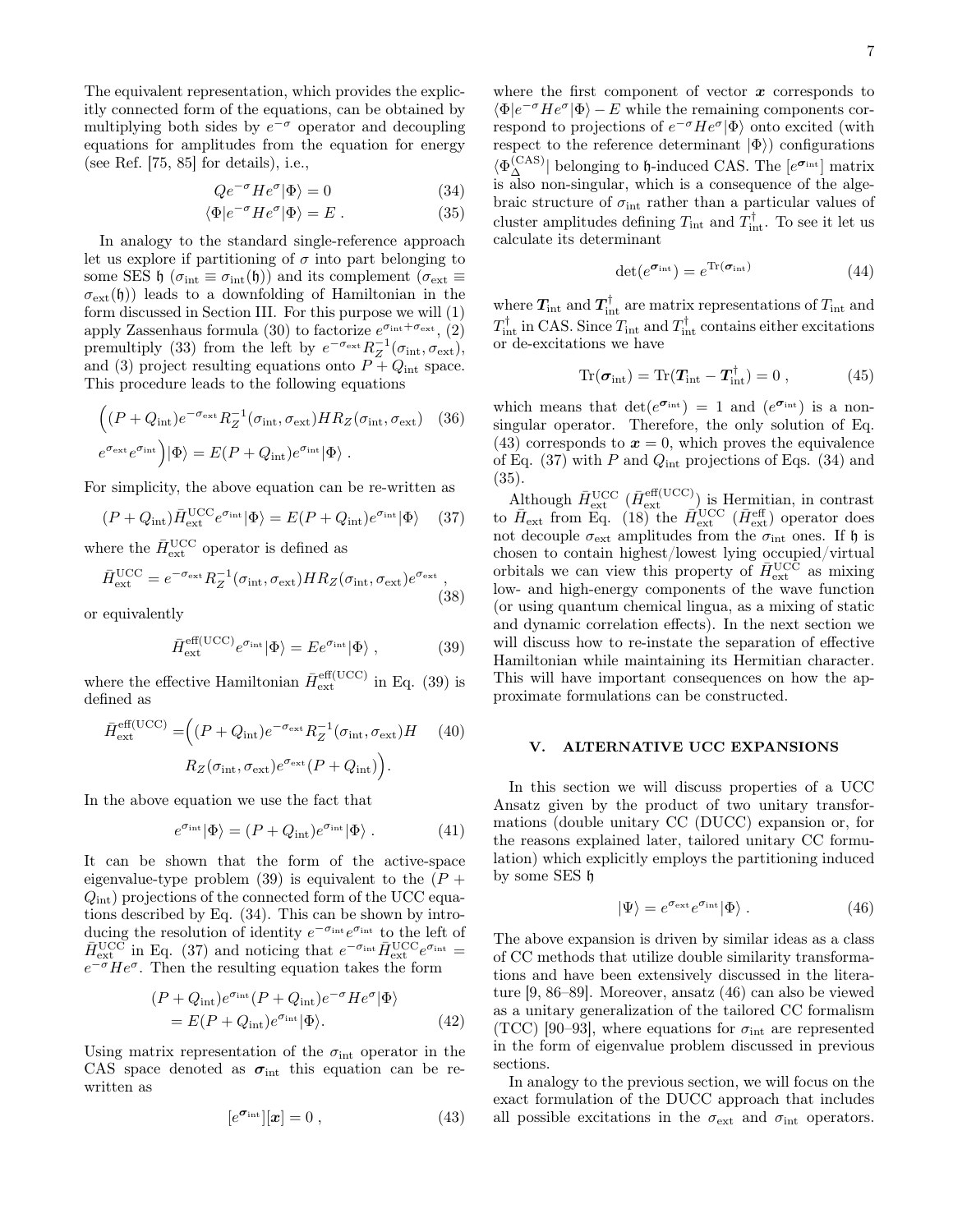8

Since using BCH expansion (29) the DUCC expansion can be transformed to the alternative single-reference ansatz

$$
e^{\sigma_{\text{ext}}}e^{\sigma_{\text{int}}}|\Phi\rangle = e^D|\Phi\rangle ,\qquad (47)
$$

where D is anti-Hermitian  $(D^{\dagger} = -D)$ , the DUCC formalism can also be viewed as a special case of a unitary CC ansatz.

In analogy to the UCC formulation, when the double UCC ansatz (46) is introduced into Schrödinger equation

$$
He^{\sigma_{\rm ext}}e^{\sigma_{\rm int}}|\Phi\rangle = E e^{\sigma_{\rm ext}}e^{\sigma_{\rm int}}|\Phi\rangle \tag{48}
$$

it can be rewritten in the equivalent form which decouples equations for cluster amplitudes from the equation for energy

$$
Q e^{-\sigma_{\rm int}} e^{-\sigma_{\rm ext}} H e^{\sigma_{\rm int}} e^{\sigma_{\rm ext}} |\Phi\rangle = 0 , \qquad (49)
$$

$$
\langle \Phi | e^{-\sigma_{\rm int}} e^{-\sigma_{\rm ext}} H e^{\sigma_{\rm int}} e^{\sigma_{\rm ext}} | \Phi \rangle = E . \tag{50}
$$

One can show that the equations (48) corresponding to projections onto  $(P + Q_{\text{ext}})$  sub-space can be written in equivalent form as an eigenvalue problem

$$
(P + Q_{\rm int})\bar{H}_{\rm ext}^{\rm DUCC}e^{\sigma_{\rm int}}|\Phi\rangle = E(P + Q_{\rm int})e^{\sigma_{\rm int}}|\Phi\rangle \quad (51)
$$

or equivalently, using effective Hamiltonian language,

$$
\bar{H}_{\text{ext}}^{\text{eff(DUCC)}} e^{\sigma_{\text{int}}} |\Phi\rangle = E e^{\sigma_{\text{int}}} |\Phi\rangle \tag{52}
$$

where

$$
\bar{H}_{\text{ext}}^{\text{eff(DUCC)}} = (P + Q_{\text{int}})\bar{H}_{\text{ext}}^{\text{DUCC}}(P + Q_{\text{int}})
$$
(53)

and

$$
\bar{H}_{\text{ext}}^{\text{DUCC}} = e^{-\sigma_{\text{ext}}} H e^{\sigma_{\text{ext}}} . \tag{54}
$$

To show this fact it suffices to introduce the resolution of identity  $e^{\sigma_{int}}e^{-\sigma_{int}}$  to the left of the  $\bar{H}_{ext_{corr}}^{\text{DUCC}}$  operator in Eq. (51) and notice that  $e^{-\sigma_{int}} \overline{H}_{ext}^{\text{DUCC}} e^{\sigma_{int}} =$  $e^{-\sigma_{int}}e^{-\sigma_{ext}}He^{\sigma_{int}}e^{\sigma_{ext}}$ . Next, in analogy to Eqs. (42) and (43), Eq. (53) can be represented as

$$
[e^{\sigma_{\rm int}}] [\boldsymbol{y}] = 0 \,, \tag{55}
$$

where the first component of the  $[y]$  vector is equivalent to  $\langle \Phi | e^{-\sigma_{int}} e^{-\sigma_{ext}} H e^{\sigma_{int}} e^{\sigma_{ext}} | \Phi \rangle - E$  while the remaining components correspond to projections of  $e^{-\sigma_{int}}e^{-\sigma_{ext}}He^{\sigma_{int}}e^{\sigma_{ext}}|\Phi\rangle$  onto excited configurations belonging to  $Q_{\text{int}}$ . Given the non-singular character of the  $[e^{\sigma_{int}}]$  matrix, this proves the equivalence of these two representations.

By construction, the DUCC effective Hamiltonian is Hermitian and in contrast to the UCC case it is expressible in terms of the external  $\sigma_{\text{ext}}$  amplitudes only, providing in this way in Eq. (52) a rigorous decoupling of degrees of freedom corresponding to  $\sigma_{\text{ext}}$  and  $\sigma_{\text{int}}$  in the sense of discussion of Section III. Since amplitudes defining  $\sigma_{\text{ext}}$  are characterized by larger perturbative denominator compared to the  $\sigma_{\text{int}}$ , where small denominators may occur, it is much safer to determine  $\sigma_{\text{ext}}$  using perturbative techniques. The Eq. (52) also offers a possibility of downfolding the Hamiltonian to the  $(P+Q_{\rm int})$  space where the correlation effects from  $Q_{\text{ext}}$  can be included through the  $\sigma_{\text{ext}}$  operator, which makes calculations with the downfolded Hamiltonian amenable for quantum computing even for larger systems.

In the following part of the paper we will discuss an approximate form of the second quantized representation of the  $\bar{H}_{ext}^{eff(DUCC)}$  operator (denoted as the  $\Gamma$  operator) for a specific choice of SES containing all occupied and lowest-lying virtual spin orbitals to define the SES active space (i.e. all occupied indices  $i, j, \ldots$  and some small subset of virtual spin orbitals  $a, b, \ldots$  are deemed active). In this case amplitudes defining the  $\sigma_{\text{ext}}$  operator must carry at least one inactive virtual orbital. One can view this procedure as a downfolding of an essential part of the virtual spin-orbital space. This process will consist of two steps: (1) expansion of  $\bar{H}_{ext}^{eff(DUCC)}$  in powers of  $\sigma_{ext}$ operator and (2) approximation of  $\sigma_{\text{ext}}$  operator. The Γ operator is defined by strings of creation/annihilation operators that carry only active spin orbitals and can be written as

$$
\Gamma = (\bar{H}_{\text{ext}}^{\text{DUCC}})_{\text{act}} ,\qquad(56)
$$

where subscript act designates terms of a given operator expression that contains creation/annihilation operators carrying active-space spin-orbital labels. Using Baker-Campbell-Hausdorff formula one can re-cast the above equation in the form of infinite expansion:

$$
\Gamma = (H)_{\text{act}} + ([H, \sigma_{\text{ext}}])_{\text{act}} + \frac{1}{2!}([[H, \sigma_{\text{ext}}], \sigma_{\text{ext}}])_{\text{act}} + \dots
$$
\n(57)

Using particle-hole (ph) formalism one can also expand the Γ operator into the sum of its many-body components  $\Gamma_i$ 

$$
\Gamma = \Gamma_{\text{scalar}} + \Gamma_1 + \Gamma_2 + \Gamma_3 + \ldots + \Gamma_{N_{e,\text{act}}}, \qquad (58)
$$

where  $N_{e, \text{act}}$  designates the number of active electrons and

$$
\Gamma_1 = \sum_{PQ} \gamma_Q^P N [a_P^{\dagger} a_Q]^{\text{ph}},\tag{59}
$$

$$
\Gamma_2 = \frac{1}{(2!)^2} \sum_{PQRS} \gamma_{RS}^{PQ} N [a_P^{\dagger} a_Q^{\dagger} a_S a_R]^{ph},\tag{60}
$$

.

$$
\vdots
$$
\n
$$
\Gamma_i = \frac{1}{(i!)^2} \sum_{\substack{P_1, \dots, P_i \\ Q_1, \dots, Q_i}} \gamma_{Q_1 \dots Q_i}^{P_1 \dots P_i} N[a_{P_1}^{\dagger} \dots a_{P_i}^{\dagger} a_{Q_i} \dots a_{Q_1}]^{\text{ph}}, (61)
$$
\n
$$
\vdots
$$

where  $N[\ldots]^{ph}$  designates the particle-hole normal product form of a given operator expression,  $P, Q, R, S, \ldots$ designate general active spin-orbital indices, and  $\Gamma_{\text{scalar}}$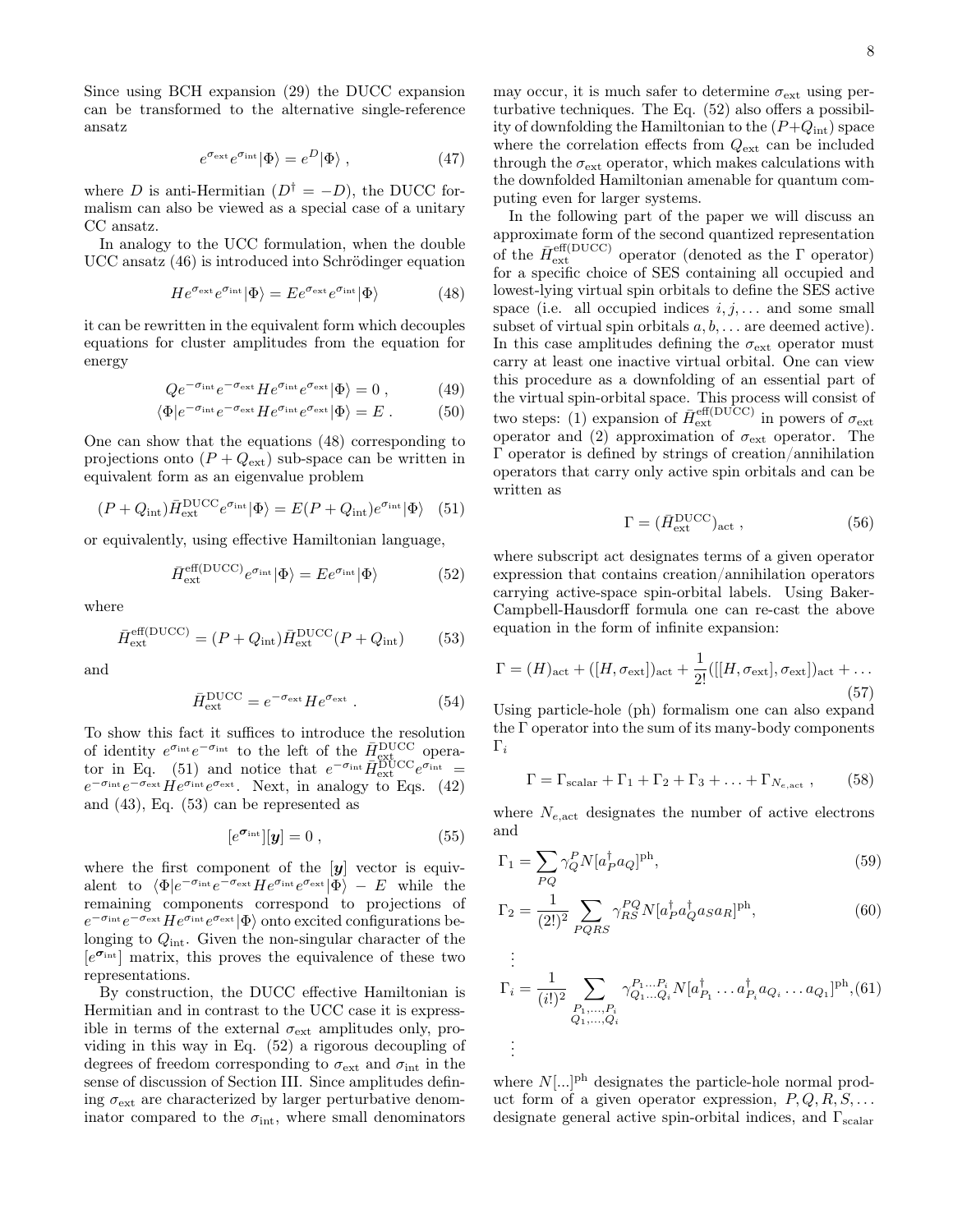designates full contracted (scalar) part of the Γ operator with respect to the particle-hole vacuum  $|\Phi\rangle$ . In the above expansion we also assume that all multidimensional tensors  $\gamma_{Q_1...Q_i}^{P_1...P_i}$  are antisymmetric with respect to the permutations among the sets of lower and upper spin orbital indices.

In practical realizations of the DUCC formalism one has to truncate both the many-body Γ expansion given by Eq.(61) as well as excitation level included in the  $\sigma_{\text{ext}}$ operator. Below, as a specific example we describe a variant of Γ-operator approximations based on the inclusion of one- and two-body interactions/excitations. This will also illustrate the benefits of using a hybrid particle-hole and physical vacuum second-quantized representations of all operators involved in the approximation. Following similar ideas as discussed in Ref. [73], where energy functionals were constructed based on the order of the energy contributions, one can select terms in expansion (57) based on the perturbative analysis of contributing terms. For example, using particle-hole formalism, the normal product form of the electronic Hamiltonian  $H_N$  $(H_N = H - \langle \Phi | H | \Phi \rangle)$  can be split into its one-particle part  $F_N$  and two-particle component  $V_N$  and one can retain elements in (57) that are correct through the second order, i.e.,

$$
\Gamma \simeq (H)_{\text{act}} + ([H_N, \sigma_{\text{ext}}])_{\text{act}} + \frac{1}{2!}([[F_N, \sigma_{\text{ext}}], \sigma_{\text{ext}}])_{\text{act}}.
$$
\n(62)

An important aspect related to the approximate form of the Γ operator is related to the excitation order included in the  $\sigma_{\text{ext}}$  operator, which can include single, double, triple, etc. many-body components. Since  $\sigma_{\text{ext}}$  is mainly responsible for dynamic correlation effects various iterative and non- iterative approximations can be used to evaluate these terms. In this paper, we will consider an

approximation where  $\sigma_{\text{ext}}$  is represented by external components of singly and doubly excited cluster operators  $(T_{\text{ext},1}$  and  $T_{\text{ext},2}$ ), i.e.,

$$
\sigma_{\text{ext}} = T_{\text{ext}} - T_{\text{ext}}^{\dagger}
$$
\n
$$
\simeq T_{\text{ext},1}^{\text{CCSD}} + T_{\text{ext},2}^{\text{CCSD}} - T_{\text{ext},1}^{\text{CCSD} \dagger} - T_{\text{ext},2}^{\text{CCSD} \dagger}.
$$
\n(63)

For the simplest approximation of  $T_{ext,1}$  and  $T_{ext,2}$  operators one can employ external parts of the CCSD  $T_1$  and  $T_2$  operators. More sophisticated approximations may involve external cluster amplitudes corresponding to single, double, triple, quadruple, etc. excitations obtained from genuine UCC models.

Since we are interested in making DUCC formalism amenable for classical/quantum computing, in the remaining part of the paper we will derive the algebraic form for the matrix elements defining Γ operator in the second-quantized form in the particle-hole and physical vacuum representations. The interest in latter representation is mainly caused by the fact that most of the classical (DMRG)/quantum diagonalizers utilize physical vacuum representation of the second-quantized forms of electronic Hamiltonian. In our analysis we will focus our attention on one- and two-body interactions. To derive these formulas we use a combined approach:

#### A. Determination of the algebraic form of Γ Eq.(62) using particle-hole formalism.

Applying the particle-hole variant of Wick's theorem to the operator expressions (defining expansion (62) for  $T_{\text{ext}}$  and  $T_{\text{ext}}^{\dagger}$  given by Eq.(63))

$$
(H_N T_{\text{ext}})_{C,\text{open}} + (T_{\text{ext}}^{\dagger} H_N)_{C,\text{open}} + \frac{1}{2} \{ ((F_N T_{\text{ext}})_{C,\text{open}} T_{\text{ext}})_{C,\text{open}} + (T_{\text{ext}}^{\dagger} (F_N T_{\text{ext}})_{C,\text{open}})_{C,\text{open}} )\n+ ((T_{\text{ext}}^{\dagger} F_N)_{C,\text{open}} T_{\text{ext}})_{C,\text{open}} + (T_{\text{ext}}^{\dagger} (T_{\text{ext}}^{\dagger} F_N)_{C,\text{open}})_{C,\text{open}} \}
$$
\n(64)

and retaining terms only through two-body interactions one obtains

$$
\Gamma = (\Gamma)_{\text{scalar}} + \sum_{P,Q} \gamma_Q^P N [a_P^{\dagger} a_Q]^{\text{ph}}
$$
  
+ 
$$
\frac{1}{4} \sum_{P,Q,R,S} \gamma_{RS}^{PQ} N [a_P^{\dagger} a_Q^{\dagger} a_S a_R]^{\text{ph}}, \qquad (65)
$$

where again  $P, Q, R, S$  designate general active spinorbital indices (in the forthcoming analysis we will designate occupied and virtual active orbitals by  $I, J, K, \ldots$ and  $A, B, C, \ldots$ , respectively), and  $(\ldots)_{C,\text{open}}$  designates connected and open (i.e., having external lines in diagrammatic representation) part of a given operator expression. In Eq.(65) (Γ)<sub>scalar</sub> corresponds to the scalar part of  $\Gamma$  in particle-hole representation, i.e.  $\Gamma_{\text{scalar}} =$  $\langle \Phi | \Gamma | \Phi \rangle$ . One should also notice that first and second, third and sixth, and fourth and fifth operators in expression (64) are pairs of Hermitian conjugate operators (for example,  $(H_N T_{\text{ext}})_{C,\text{open}} = (T_{\text{ext}}^{\dagger} H_N)_{C,\text{open}}^{\dagger}$ ). The utilization of the particle-hole formalism helps in keeping track and including a broader class of correlation effects compared to the physical vacuum representation. The explicit expressions defining  $\gamma_{Q}^{P}$  and  $\gamma_{RS}^{PQ}$  amplitudes are given in Tables I, II, and III. For these tables, we assume that a restricted or unrestricted Hartree-Fock (RHF/UHF) reference is employed (i.e. all non-diagonal elements of the Fock matrix are zero), and as a result the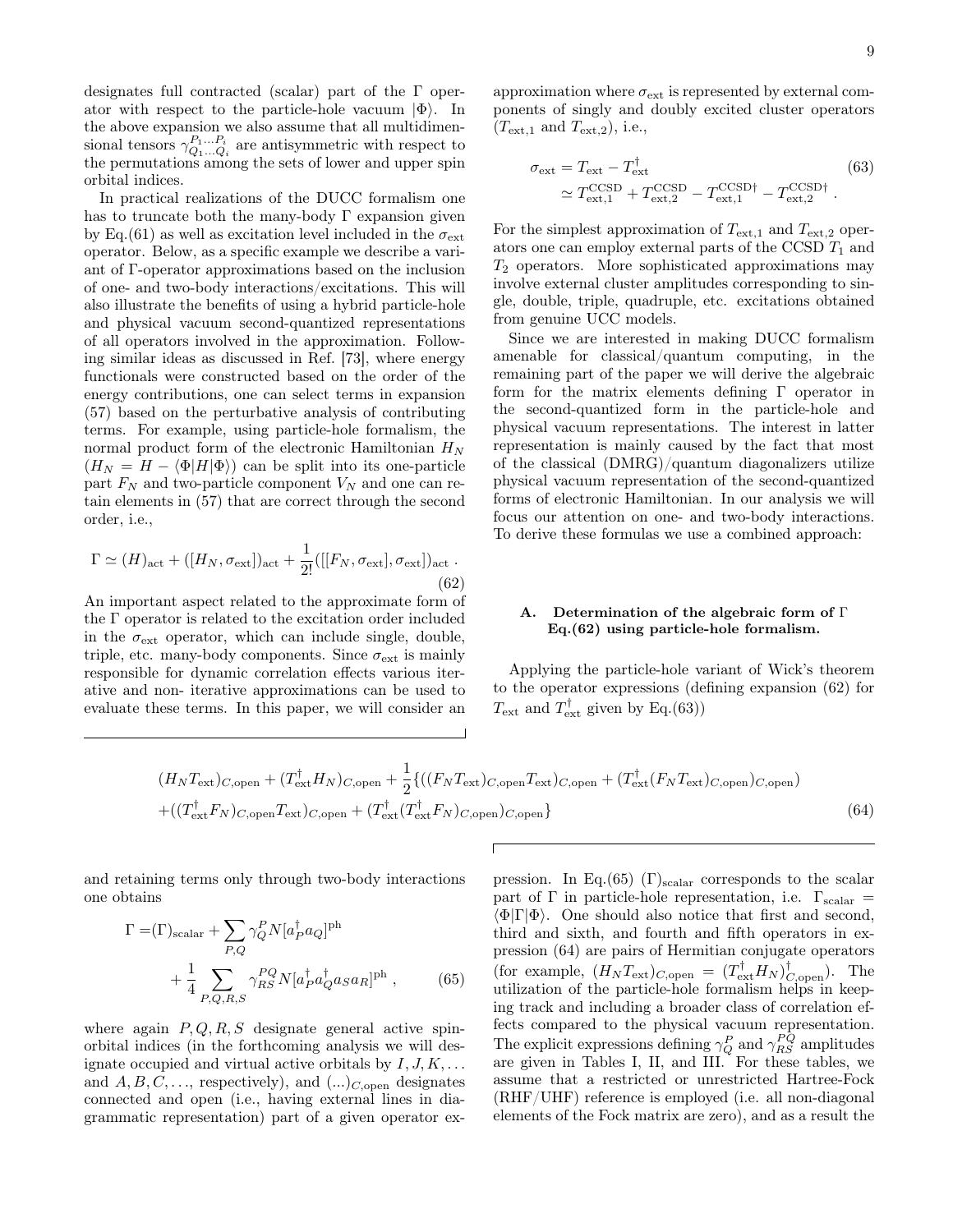third and sixth terms in Eq. 64 vanish.

#### B. Determination of the physical-vacuum representation of the Γ operator.

In order to find an equivalent characterization of the Γ operator given by Eq.(65) using the physical vacuum parametrization we will employ the set of identities from Table IV that translate particle-hole normal product forms for typical strings of creation/annihilation operators to physical vacuum expressions where all creation operators are placed to the left of the annihilation operators. Using these identities the physical vacuum Hamiltonian Γ, in one- and two-body interaction approximation takes the form:

$$
\Gamma = \sum_{PQ} \chi_{Q}^{P} a_{P}^{\dagger} a_{Q} + \frac{1}{4} \sum_{P,Q,R,S} \chi_{RS}^{PQ} a_{P}^{\dagger} a_{Q}^{\dagger} a_{SR} \,, \tag{66}
$$

where all  $\chi_{Q}^{P}$  and  $\chi_{RS}^{PQ}$  coefficients are listed in Table V. These matrix elements can be implemented and used as an input for full configuration interaction type diagonalizers (in this case limited to the diagonalization in the corresponding active space) including various "full" CC approaches (CC approaches involving all possible excitations within the active space), density matrix renormalization group, and quantum simulators (employing either QPE or VQE).

#### VI. DISCUSSION

The accuracy of truncations behind the DUCC(2) formalism is contingent upon several factors:

- the size of the active space (or equivalently the number of active virtual orbitals included in  $\mathfrak{h}$ ,
- the accuracy of  $\sigma_{\text{ext}}$  estimates represented by single and double excitations,
- the role of missing higher-rank many-body effects in the  $\sigma_{\text{ext}}$  and  $\Gamma$  operators.

As stated earlier, the size of the active space may effect the accuracy of  $\sigma_{\text{ext}}$  amplitudes, which is a consequence of the fact that utilization of larger spaces, whose choice is driven by the value of orbital energies, prevent perturbative denominators from being near singular. For situations where the energy separation between virtual active and inactive spin orbitals is sufficiently large one should also expect that the role of higher-rank excitations in  $\sigma_{\text{ext}}$  is proportionally smaller. Otherwise one needs to include higher many-body components of  $\sigma_{\text{ext}}$ and  $\Gamma$  operator, for example, three- and/or four-body components, i.e.,  $\sigma_{ext,3}$ ,  $\sigma_{ext,4}$ , ..., and  $\Gamma_3$ ,  $\Gamma_4$ , .... In such cases, one should also expect that standard single reference CC formulations including  $T_3$  and/or  $T_4$  cluster may not be a viable source of the information about exact  $\sigma_{\text{ext},3}$  and/or  $\sigma_{\text{ext},4}$  operators. Instead one should resort to using genuine UCC formulations. For example, the  $T_{\text{ext,3}}$  amplitudes can be extracted from the UCC(4) model discussed in Ref. [73], where the sufficiency conditions for cluster amplitudes

$$
0 = Q_1[F_N T_1 + V_N T_2]_C |\Phi\rangle, \tag{67}
$$

$$
0 = Q_2 \Big[ V_N + F_N T_2 + V_N (T_1 + T_2 + T_3) + \frac{1}{2} \left( \frac{1}{2} V_N T_2^2 + T_2^{\dagger} V_N T_2 \right) \Big]_C |\Phi\rangle, \qquad (68)
$$

$$
0 = Q_3[F_N T_3 + V_N T_2]_C |\Phi\rangle, \tag{69}
$$

where  $Q_1$ ,  $Q_2$ , and  $Q_3$  are projection operators onto singly-, doubly-, and triply excited configurations, allow to generate  $T_3$  amplitudes in on-the-fly manner avoiding in this way typical memory bottlenecks associated with storing the whole set of  $T_3$  amplitudes.

The discussed DUCC formalism also offers a possibility of integrating classical and quantum computations, where the CC/UCC calculations for  $\sigma_{\text{ext}}$  and forming  $\chi_Q^P$ ,  $\chi_{RS}^{PQ}$ , ... amplitudes are performed on classical computers while the diagonalization step takes advantage of quantum computing resources. For this reason it is instructive to discuss the quantum resources as a function of the number of active orbitals  $(N_{\text{act}})$  and total number of spin orbitals  $(N_S)$  and rank of many-body effects included in the  $\Gamma$  operator expression 66.

The specific choice of the active-spave or equivalently sub-system embedding algebra  $\mathfrak h$  defines how efficient is the process of integrating out remaining degrees of freedom (i.e. the parameters/amplitudes defining the  $T_{\text{ext}}/\sigma_{\text{ext}}$  operator). In particular, the proper choice of h will impact the accuracy of low-cost (perturbative) estimates of  $T_{\text{ext}}$ . Here we will consider two cases: (1) choice of the h based on the energy threshold and (2) choice of the h based on locality criteria (or equivalently sub-system separability discussed in previous Sections).

In the first case the active space is chosen in analogy to typical applications of multi-reference methods (CASSCF, CASPT2 [94, 95], NEVPTn [96, 97], MRMBPT [98–105], and DMRG [106, 107] methods) where active spaces usually contain high- and low-lying occupied and virtual orbitals. In this situation the first order contribution to  $T_{\text{ext}}$  can be for example written as

$$
s_{aB}^{iJ} \simeq \frac{v_{aB}^{iJ}}{\epsilon_i + \epsilon_J - \epsilon_a - \epsilon_B} , \qquad (70)
$$

where in this specific example s-amplitude contains one active occupied (J) and one active virtual (B) spinorbital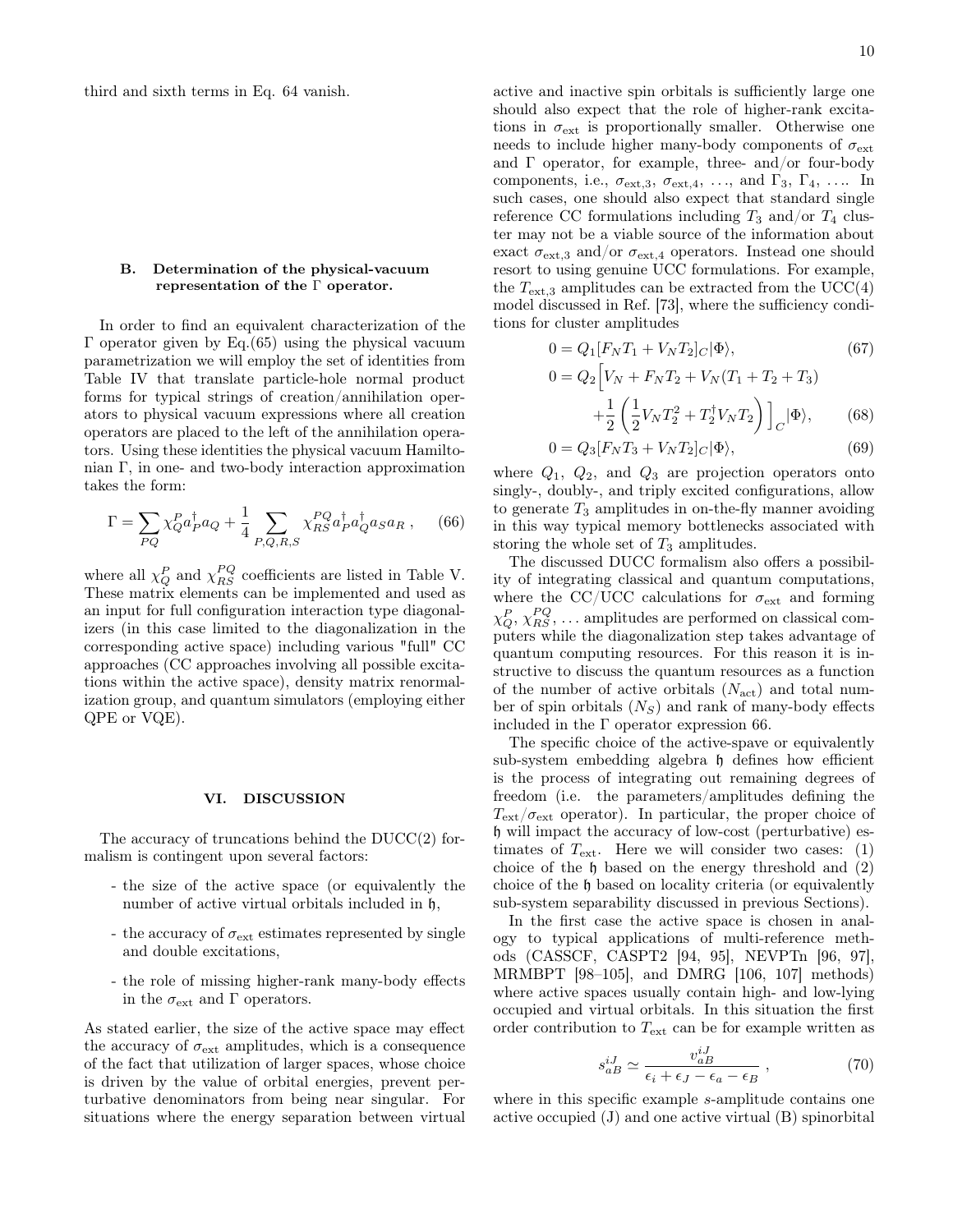| Amplitude Expression Amplitude Expression Amplitude Expression Amplitude Expression |  |                                  |  |                                  |  |                                    |  |
|-------------------------------------------------------------------------------------|--|----------------------------------|--|----------------------------------|--|------------------------------------|--|
| $H_N$ term                                                                          |  |                                  |  |                                  |  |                                    |  |
| $\gamma_A^B = f_A^B$                                                                |  | $\gamma_I^J = f_I^J$             |  | $\gamma_A^I = f_A^I$             |  | $\gamma_I^A = f_I^A$               |  |
| $\gamma_{IA}^{BC} = v_{IA}^{BC}$                                                    |  | $\gamma_{II}^{KA} = v_{II}^{KA}$ |  | $\gamma_{AB}^{CI} = v_{AB}^{CI}$ |  | $\gamma_{K_A}^{IJ} = v_{K_A}^{IJ}$ |  |
| $\gamma_{IA}^{JB} = v_{IA}^{JB}$                                                    |  | $\gamma_{AB}^{CD} = v_{AB}^{CD}$ |  | $\gamma_{II}^{KL} = v_{II}^{KL}$ |  | $\gamma_{AB}^{IJ} = v_{AB}^{IJ}$   |  |
| $\gamma_{II}^{AB} = v_{II}^{AB}$                                                    |  |                                  |  |                                  |  |                                    |  |

TABLE I. The algebraic form of the  $\gamma_Q^P$  and  $\gamma_{RS}^{PQ}$  amplitudes in Eq.(65) stemming from the  $H_N$  term.

indices, we will also assume that in the above example i and a represent inactive occupied and virtual spinorbital indices. If active-space orbitals are well separated (energetically) from the remaining orbitals, one can expect that the perturbative denominators used to define  $T_{\text{ext}}$  are much larger than those corresponding to excitations within active space and which are determined in the diagonalization procedure. In this case,the use of perturbative techniques should provide reliable  $T_{\text{ext}}$  estimates.

In contrast to the energy separation criteria, when "spatial" arguments are invoked to define the active space, the "smallness" of  $\sigma_{\text{ext}}$ -amplitudes is determined by the decay law of the orbitals implicated in a specific excitation. Here, we will consider two specific situations shown in Fig. 6: (a) "active" or strongly correlated subsystem is weakly interacting with sub-system B (which can be described by low-order contributions of the manybody perturbation theory) and (b) two "active" strongly correlated centers  $(A_1 \text{ ad } A_2)$  are embedded in a weakly correlated medium (for example solution). In the case (a), the matrix element in Eq.(70)

$$
v_{a}^{iJ} \t{,} \t(71)
$$

should be "small" since spin orbitals  $i$  and  $a$  vs  $J$  and  $B$ are spatially well separated (see Fig. 6 (a)). In the second case, one should utilize the joint active spaces (SES h) defined by active orbitals defining sub-systems  $A_1$  (with corresponding SES  $\mathfrak{h}_1$ ) and  $A_2$  (with corresponding SES  ${\mathfrak h}_2$ , i.e.,

$$
\mathfrak{h} = \mathfrak{h}_1 + \mathfrak{h}_2 , \qquad (72)
$$

where the downfolded Hamiltonian  $\bar{H}_{\text{ext}}^{\text{DUCC}}(\mathfrak{h})$  is given by expression

$$
\bar{H}_{\text{ext}}^{\text{DUCC}}(\mathfrak{h}) = e^{-\sigma_{\text{ext}}(\mathfrak{h})} H e^{\sigma_{\text{ext}}(\mathfrak{h})} . \tag{73}
$$

Once sub-system  $A_1$  and  $A_2$  are spatially separated and localized basis set is employed and  $\sigma_{\rm int}(\mathfrak{h}_1)$  and  $\sigma_{\rm int}(\mathfrak{h}_2)$ commute

$$
[\sigma_{\rm int}(\mathfrak{h}_1), \sigma_{\rm int}(\mathfrak{h}_2)] = 0 \tag{74}
$$

then further downfolding of  $\bar{H}_{\textrm{ext}}^{\textrm{DUCC}}(\mathfrak{h})$  is possible, i.e.,

$$
\bar{H}_{\text{ext}}^{\text{DUCC}}(\mathfrak{h}_1) = e^{-\sigma_{\text{int}}(\mathfrak{h}_2)} \bar{H}_{\text{ext}}^{\text{DUCC}}(\mathfrak{h}) e^{\sigma_{\text{int}}(\mathfrak{h}_2)} \qquad (75)
$$

$$
\bar{H}_{\text{ext}}^{\text{DUCC}}(\mathfrak{h}_2) = e^{-\sigma_{\text{int}}(\mathfrak{h}_1)} \bar{H}_{\text{ext}}^{\text{DUCC}}(\mathfrak{h}) e^{\sigma_{\text{int}}(\mathfrak{h}_1)} . \quad (76)
$$



FIG. 6. Graphical representation of the active space variant defined by the spatial separation of two weakly interacting subsystems A and B (a) and two weakly interacting "active" centers  $A_1$  and  $A_2$ . Once the active-space orbitals chosen to be localized on sub-system A  $(A_1 \text{ and } A_2)$  have no significant overlap with remaining orbitals the perturbative arguments apply for numerical estimates of the  $T_{\text{ext}}$  operator (see text for details).

The above considerations indicate that any system "separability" parameter can be used to define appropriate model space.

# VII. RESOURCE ESTIMATES FOR SIMULATION ON A QUANTUM COMPUTER

The discussed DUCC formalism also offers a possibility of integrating classical and quantum computations,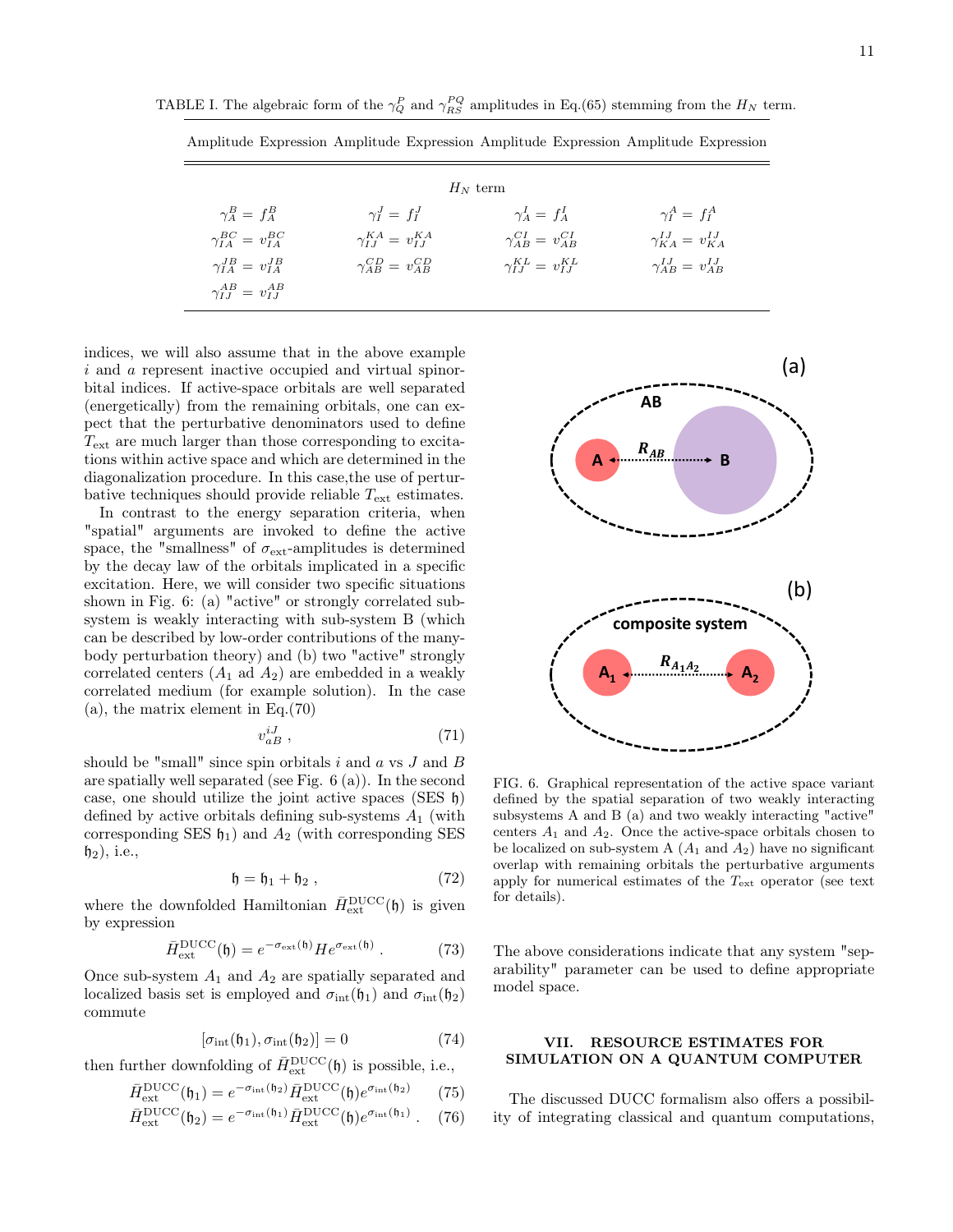TABLE II. Algebraic form of  $\gamma_Q^P$  and  $\gamma_{RS}^{PQ}$  amplitudes in Eq.(65) (continued). Amplitudes defining  $T_{\rm ext,1}$  and  $T_{\rm ext,2}$  operators are denoted by  $s_i^a$  and  $s_{ij}^{ab}$   $(i, j, \ldots$  and  $a, b, \ldots$  are generic occupied and virtual spin-orbitals, respectively) while amplitudes defining  $T_{\text{ext},1}^{\dagger}$  and  $T_{\text{ext},2}^{\dagger}$  are denoted as  $s_a^i$  and  $s_{ab}^{ij}$ , respectively). By definition of the external parts of T and  $T^{\dagger}$ , all s-amplitudes that carry active spin-orbital indices only disappear. These terms pertain to active spaces that contain all correlated occupied orbitals and a subset of the virtual ones. For simplicity we assume a restricted/unrestricted Hartree-Fock (RHF/UHF) reference  $|\Phi\rangle$ , where all non-diagonal Fock matrix elements disappear. The Einstein summation convention is invoked.

| Amplitude                                                                                                                                                                                                       | Expression                                                                                                                                                                                    |  |  |  |
|-----------------------------------------------------------------------------------------------------------------------------------------------------------------------------------------------------------------|-----------------------------------------------------------------------------------------------------------------------------------------------------------------------------------------------|--|--|--|
|                                                                                                                                                                                                                 | $(H_N T_{\rm ext})_{C \text{ open}}$ term                                                                                                                                                     |  |  |  |
| $\gamma_A^B = -f_A^M s_M^B + v_{eA}^{MB} s_M^e - \frac{1}{2} v_{eA}^{MN} s_{MN}^{eB}$                                                                                                                           |                                                                                                                                                                                               |  |  |  |
| $\gamma_I^J = f_e^J s_I^e + v_{eI}^{MJ} s_M^e + \frac{1}{2} v_{eI}^{MJ} s_{MI}^{ef}$                                                                                                                            |                                                                                                                                                                                               |  |  |  |
| $\gamma_A^I + = v_{eA}^{M I} s_M^e$                                                                                                                                                                             |                                                                                                                                                                                               |  |  |  |
|                                                                                                                                                                                                                 | $\gamma_I^A = f_e^A s_I^e - f_I^M s_M^A + v_{eI}^{MA} s_M^e + f_e^M t_{MI}^{eA} - \frac{1}{2} v_{eI}^{MN} s_{MN}^{eA} + \frac{1}{2} v_{eI}^{MA} s_{MI}^{ef}$                                  |  |  |  |
|                                                                                                                                                                                                                 | $\gamma_{IA}^{BC} += v_{eA}^{BC} s_I^e - v_{AI}^{MB} s_M^C + v_{AI}^{MC} s_M^B + f_A^M s_{MI}^{BC} - v_{eA}^{MB} s_{MI}^{ec} + v_{eA}^{MC} s_{MI}^{eB} + \frac{1}{2} v_{IA}^{MN} s_{MN}^{BC}$ |  |  |  |
|                                                                                                                                                                                                                 | $\gamma_{LL}^{KA} = v_{eI}^{KA} s_I^e - v_{eI}^{KA} s_I^e + v_{LI}^{MK} s_M^A + f_e^K s_{LI}^{eA} + \frac{1}{2} v_{eI}^{KA} s_{LI}^{ef} - v_{eI}^{MK} s_{MI}^{eA} + v_{eI}^{MK} s_{MJ}^{eA}$  |  |  |  |
| $\gamma_{AB}^{CI}$ + = $-v_{AB}^{MI} s_M^C$                                                                                                                                                                     |                                                                                                                                                                                               |  |  |  |
| $\gamma_{KA}^{IJ}+=v_{e\,A}^{IJ}s_{K}^{e}$                                                                                                                                                                      |                                                                                                                                                                                               |  |  |  |
| $\gamma_{IA}^{JB} = v_{eA}^{JB} s_I^e + v_{IA}^{MJ} s_M^B - v_{eA}^{MJ} s_{MI}^{eB}$                                                                                                                            |                                                                                                                                                                                               |  |  |  |
|                                                                                                                                                                                                                 | $\gamma_{AB}^{CD} = v_{AB}^{MC} s_M^D - v_{AB}^{MD} s_M^C + \frac{1}{2} v_{AB}^{MN} s_{MN}^{CD}$                                                                                              |  |  |  |
| $\gamma_{LI}^{KL}$ + = $v_{e,I}^{KL} s_I^e - v_{eI}^{KL} s_I^e + \frac{1}{2} v_{eI}^{KL} s_{I,I}^{ef}$                                                                                                          |                                                                                                                                                                                               |  |  |  |
| $\gamma_{I}^{AB} = v_{eI}^{AB} s_{I}^{e} - v_{eI}^{AB} s_{I}^{e} + v_{I}^{MA} s_{M}^{B} - v_{I}^{MB} s_{M}^{A} + f_{e}^{AB} s_{II}^{B} - f_{e}^{BA} s_{II}^{A} + f_{I}^{M} s_{MI}^{AB} - f_{I}^{M} s_{MI}^{AB}$ |                                                                                                                                                                                               |  |  |  |
| $+\frac{1}{2}v_{ef}^{AB} s_{IJ}^{ef} + \frac{1}{2}v_{IJ}^{MN} s_{MN}^{AB} - v_{eJ}^{MA} s_{MI}^{eB} + v_{eI}^{MA} s_{MJ}^{eB} + v_{eJ}^{MB} s_{MI}^{eA} - v_{eI}^{MB} s_{MJ}^{eA}$                              |                                                                                                                                                                                               |  |  |  |
| $(T_{\rm ext}^{\dagger}H_N)_{C,\rm open}$ term                                                                                                                                                                  |                                                                                                                                                                                               |  |  |  |

$$
\begin{split} \gamma_{B}^{A} &+ = -f_{M}^{A}s_{B}^{M} + v_{MB}^{eA}s_{e}^{M} - \tfrac{1}{2}v_{MN}^{eA}s_{eB}^{MN} \\ \gamma_{J}^{I} &+ = f_{J}^{e}s_{e}^{I} + v_{MJ}^{eI}s_{M}^{e} + \tfrac{1}{2}v_{MJ}^{ef}s_{ef}^{MI} \\ \gamma_{I}^{A} &+ = v_{MI}^{eA}s_{M}^{e} \\ \gamma_{A}^{I} &+ = f_{A}^{e}s_{e}^{I} - f_{M}^{I}s_{A}^{M} + v_{MA}^{eI}s_{M}^{e} + f_{M}^{e}s_{eA}^{MI} - \tfrac{1}{2}v_{MN}^{eI}s_{eA}^{MN} + \tfrac{1}{2}v_{MA}^{ef}s_{ef}^{MI} \\ \gamma_{BC}^{I} &+ = v_{BC}^{eA}s_{e}^{I} - v_{MB}^{A}s_{C}^{M} + v_{MC}^{M}s_{B}^{M} + f_{M}^{A}s_{BC}^{MI} - v_{MB}^{eA}s_{eC}^{MI} + v_{MC}^{A}s_{eB}^{MI} + \tfrac{1}{2}v_{MN}^{IA}s_{BC}^{MN} \\ \gamma_{KA}^{I} &+ = v_{KA}^{eJ}s_{e}^{I} - v_{KA}^{eJ}s_{e}^{J} + v_{MK}^{IJ}s_{M}^{M} + f_{K}^{e}s_{eA}^{IJ} + \tfrac{1}{2}v_{KA}^{e}s_{ef}^{I} - v_{MK}^{eJ}s_{eA}^{MI} + v_{MK}^{eI}s_{eA}^{MJ} \\ \gamma_{CH}^{A} &+ = -v_{MI}^{AB}s_{C}^{M} \\ \gamma_{IJ}^{I} &+ = v_{IJ}^{eA}s_{e}^{I} \\ \gamma_{IJ}^{I} &+ = v_{IJ}^{eA}s_{e}^{I} + v_{MJ}^{IA}s_{B}^{M} - v_{MJ}^{eA}s_{eB}^{MI} \\ \gamma_{B}^{I} &+ = v_{MB}^{eA}s_{e}^{I} + v_{MJ}^{IA}s_{B}^{M} - v_{MJ}^{A}s_{eB}^{M} \\ \gamma_{B}^{I} &+ = v_{MB}^{eA}s
$$

where the CC/UCC calculations for  $\sigma_{\rm ext}$  and forming  $\chi^P_Q$ ,  $\chi_{RS}^{PQ}, \ldots \text{amplitudes are performed on classical computers}$ while the diagonalization step takes advantage of quantum computing resources. For this reason it is instruc-

tive to discuss the quantum resources as a function of the the number of active orbitals  $(N_{\text{act}})$  and total number of spinorbitals  $(N<sub>S</sub>)$  and rank of many-body effects included in the Γ operator. As an example of the improvement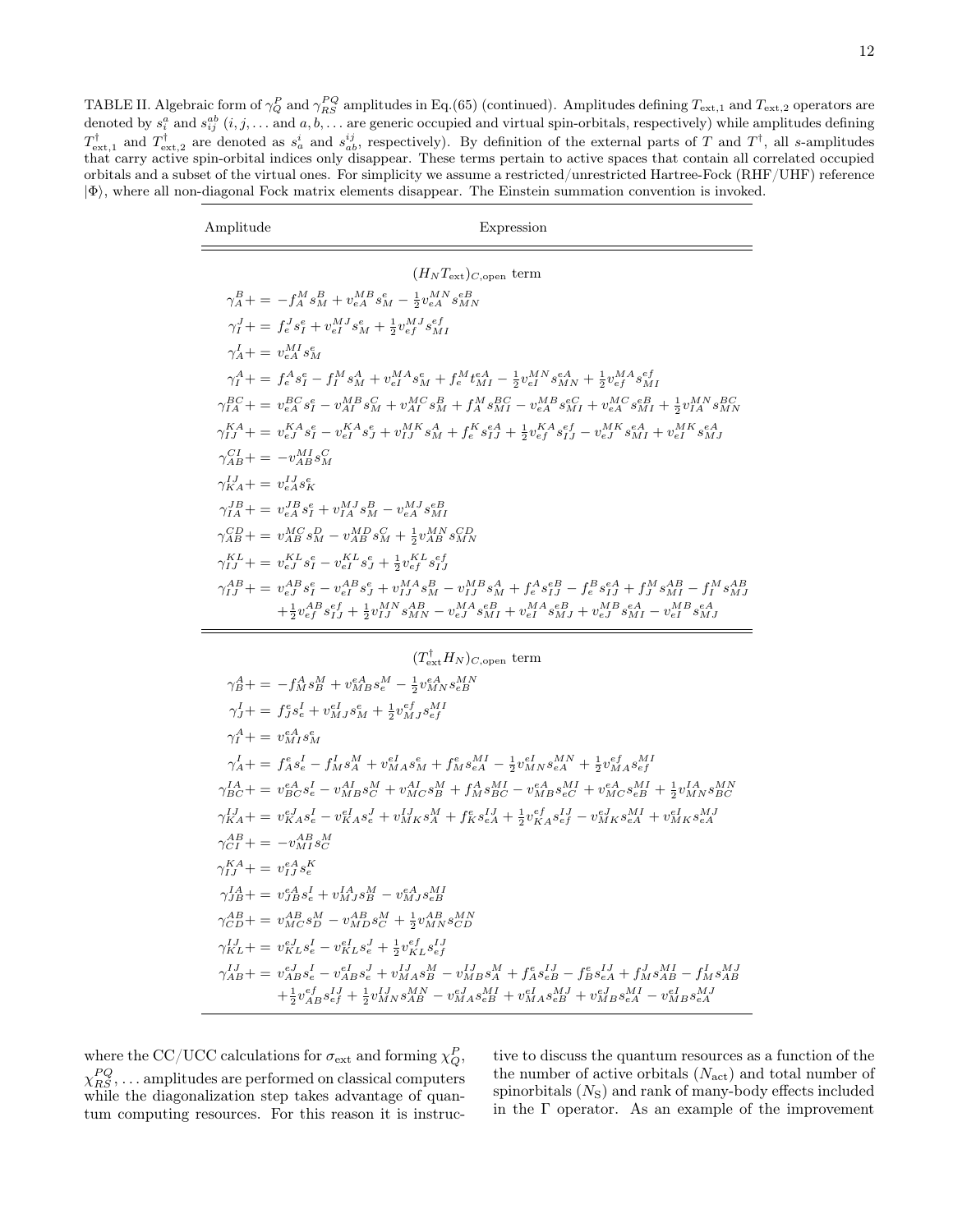TABLE III. Algebraic form of  $\gamma_{Q}^{P}$  and  $\gamma_{RS}^{PQ}$  amplitudes in Eq.(65) (continued). Amplitudes defining  $T_{\text{ext,1}}$  and  $T_{\text{ext,2}}$  operators are denoted by  $s_i^a$  and  $s_{ij}^{ab}$   $(i, j, \ldots)$  and  $a, b, \ldots$  are generic occupied and virtual spin-orbitals, respectively) while amplitudes defining  $T_{\text{ext},1}^{\dagger}$  and  $T_{\text{ext},2}^{\dagger}$  are denoted as  $s_a^i$  and  $s_{ab}^{ij}$ , respectively). By definition of the external parts of T and  $T^{\dagger}$ , all s-amplitudes that carry active spin-orbital indices only disappear. These terms pertain to active spaces that contain all correlated occupied orbitals and a subset of the virtual ones. For simplicity we assume a restricted/unrestricted Hartree-Fock (RHF/UHF) reference  $|\Phi\rangle$ , where all non-diagonal Fock matrix elements disappear. The Einstein summation convention is invoked.

| Amplitude                                                                                         | Expression                                                                                                                                                                                                                                  |  |  |  |  |
|---------------------------------------------------------------------------------------------------|---------------------------------------------------------------------------------------------------------------------------------------------------------------------------------------------------------------------------------------------|--|--|--|--|
| $\frac{1}{2}(T_{\text{ext}}^{\dagger}(F_{N}T_{\text{ext}})_{C.\text{open}})_{C.\text{open}}$ term |                                                                                                                                                                                                                                             |  |  |  |  |
|                                                                                                   | $\gamma_{I}^{J} = \frac{1}{2} s_e^{J} f_e^{e} s_I^{f} - \frac{1}{2} s_e^{M} f_{M}^{J} s_I^{e} - \frac{1}{4} s_{ef}^{M} f_{I}^{N} s_{MN}^{ef} + \frac{1}{2} s_{eg}^{M} f_{f}^{e} s_{MI}^{fg} + \frac{1}{4} s_{ef}^{M} f_{M}^{N} s_{NI}^{ef}$ |  |  |  |  |
|                                                                                                   | $\gamma^A_B = \frac{1}{2} s^M_B f^N_M s^A_N - \frac{1}{2} s^M_e f^e_B s^A_M + \frac{1}{4} s^M_{fB} f^A_e s^{\epsilon f}_{MN} + \frac{1}{4} s^M_{eB} f^e_B s^A_M - \frac{1}{2} s^M_{eB} f^N_K s^A_{NM}$                                      |  |  |  |  |
|                                                                                                   | $\gamma_I^A = \frac{1}{2} s_e^M f_f^A s_{MI}^{ef} - \frac{1}{2} s_e^M f_I^N s_{MN}^{eA} - \frac{1}{2} s_e^M f_M^N s_{IN}^{Ae} + \frac{1}{2} s_e^M f_f^e s_{IM}^{Af}$                                                                        |  |  |  |  |
|                                                                                                   | $\gamma_{KL}^{IJ} = \frac{1}{4} s_{ef}^{IJ} f_L^M s_{MK}^{ef} - \frac{1}{4} s_{ef}^{IJ} f_K^M s_{ML}^{ef} + \frac{1}{2} s_{eq}^{IJ} f_f^e s_{KL}^{fg}$                                                                                      |  |  |  |  |
|                                                                                                   | $\gamma_{JB}^{IA} = \frac{1}{2} s_{eB}^{MI} f_{J}^{N} s_{MN}^{eA} - \frac{1}{2} s_{eB}^{MI} f_{f}^{A} s_{MI}^{ef} - \frac{1}{2} s_{eB}^{MI} f_{f}^{e} s_{MI}^{fA} + \frac{1}{2} s_{eB}^{MI} f_{M}^{N} s_{NJ}^{eA}$                          |  |  |  |  |
|                                                                                                   | $\gamma_{CD}^{AB} = \frac{1}{4} s_{CD}^{MN} f_{e}^{A} s_{MN}^{eB} - \frac{1}{4} s_{CD}^{MN} f_{e}^{B} s_{MN}^{eA} - \frac{1}{2} s_{CD}^{MK} f_{M}^{N} s_{NK}^{AB}$                                                                          |  |  |  |  |
| $\gamma_{K}^{IJ}A = -\frac{1}{2} s_{eA}^{IJ} f_K^M s_M^e$                                         |                                                                                                                                                                                                                                             |  |  |  |  |
| $\gamma_{AB}^{CI}$ + = $-\frac{1}{2} s_{AB}^{MI} f_{e}^{C} s_{M}^{e}$                             |                                                                                                                                                                                                                                             |  |  |  |  |
|                                                                                                   | $\gamma_{LI}^{KA} = \frac{1}{2} s_{e}^{K} f_{f}^{e} s_{LI}^{fA} - \frac{1}{2} s_{e}^{K} f_{I}^{M} s_{IM}^{eA} + \frac{1}{2} s_{e}^{K} f_{I}^{M} s_{IM}^{eA} + \frac{1}{2} s_{e}^{K} f_{f}^{A} s_{LI}^{ef}$                                  |  |  |  |  |
|                                                                                                   | $\gamma_{CI}^{AB} += \frac{1}{2} s_C^M f_N^N s_{NI}^{AB} - \frac{1}{2} s_C^M f_e^B s_{IM}^{\epsilon A} + \frac{1}{2} s_C^M f_e^A s_{IM}^{\epsilon B} + \frac{1}{2} s_C^M f_l^N s_{MN}^{AB}$                                                 |  |  |  |  |
|                                                                                                   |                                                                                                                                                                                                                                             |  |  |  |  |

$$
\frac{1}{2}((T_{\text{ext}}^{\dagger}F_{N})_{C,\text{open}}T_{\text{ext}})_{C,\text{open}} \text{ term}
$$
\n
$$
\gamma_{J}^{I} + \frac{1}{2}s_{J}^{e}f_{e}^{f}f_{f} - \frac{1}{2}s_{M}^{e}f_{J}^{H}s_{e}^{I} - \frac{1}{4}s_{MJ}^{e}f_{N}s_{ef}^{M} + \frac{1}{2}s_{MJ}^{e}f_{e}^{H}s_{fg}^{M} + \frac{1}{4}s_{IM}^{e}f_{N}s_{fg}^{M}
$$
\n
$$
\gamma_{A}^{B} + \frac{1}{2}s_{M}^{B}f_{N}^{M}s_{A}^{N} - \frac{1}{2}s_{M}^{e}f_{e}^{B}s_{A}^{M} + \frac{1}{4}s_{MN}^{f}f_{A}s_{ef}^{M} + \frac{1}{4}s_{MN}^{e}f_{e}^{M}s_{Af}^{M} - \frac{1}{2}s_{MK}^{e}f_{N}s_{eA}^{M}
$$
\n
$$
\gamma_{A}^{I} + \frac{1}{2}s_{M}^{e}f_{A}^{f}s_{ef}^{M} - \frac{1}{2}s_{M}^{e}f_{M}^{H}s_{eA}^{M} - \frac{1}{2}s_{M}^{e}f_{N}^{M}s_{A}^{I} + \frac{1}{2}s_{M}^{e}f_{N}^{f}s_{Af}^{M}
$$
\n
$$
\gamma_{IJ}^{KL} + \frac{1}{4}s_{IJ}^{e}f_{M}s_{ef}^{M} - \frac{1}{4}s_{IJ}^{e}f_{M}s_{ef}^{M} + \frac{1}{2}s_{IJ}^{e}f_{e}^{H}s_{fg}^{KL}
$$
\n
$$
\gamma_{IA}^{IL} + \frac{1}{2}s_{MIJ}^{e}f_{M}s_{eA}^{M} - \frac{1}{2}s_{MIJ}^{e}f_{M}s_{ef}^{H} + \frac{1}{2}s_{IJ}^{e}f_{e}^{H}s_{fg}^{H}
$$
\n
$$
\gamma_{IA}^{IB} + \frac{1}{2}s_{MIJ}^{e}f_{N}s_{eA}^{M} - \frac{1}{2}s_{MIJ}^{e}f_{M}s_{ef}^{M} - \frac{1}{2}s_{MIJ}^{e}f_{R}s_{fA}^{H}
$$
\n
$$
\gamma_{AB}^{E
$$

afforded by our downfolding approach, let us evaluate the worst-case resources required by the quantum phase estimation algorithm for obtaining an eigenvalue of the original Hamiltonian (involving only one- and two-body interactions) in full space of all  $N<sub>S</sub>$  orbitals versus DUCC models involving  $N_{\text{act}}$  active spin orbitals for two situations  $(2)$  Γ operator contains  $(1)$  up to two-body interactions  $(\Gamma_1 \text{ and } \Gamma_2)$  and  $(2)$  up to three-body interactions  $(\Gamma_1, \Gamma_2, \text{ and } \Gamma_3).$ 

Given an arbitrary unitary U with eigenvalues  $U|\psi_j\rangle =$  $e^{i\theta_j}|\psi_j\rangle$  and an input state  $|\psi\rangle = \sum_j \alpha_j |\psi_j\rangle$ , quantum phase estimation returns an eigenphase estimate of  $\theta_j$ 

with error  $\delta$  for a randomly chosen eigenvector  $|\psi_j\rangle$  that is sampled with probability  $|\alpha_j|^2$ . More precisely, the estimate  $\hat{\theta}$  is drawn from the distribution

$$
P[\hat{\theta} = \theta] \propto \left| \sum_{j} \alpha_{j} f(\theta - \theta_{j}) \right|^{2}, \qquad (77)
$$

where  $f(x)$  is a function that depends on the choice of phase estimation algorithm and is sharply peaked about  $x = 0$  with width  $\delta$ . In common variants of phase estimation algorithms [108–110], controlled-U must be applied  $\mathcal{O}(1/\delta)$  times to obtain a single  $\hat{\theta}$  estimate, and is the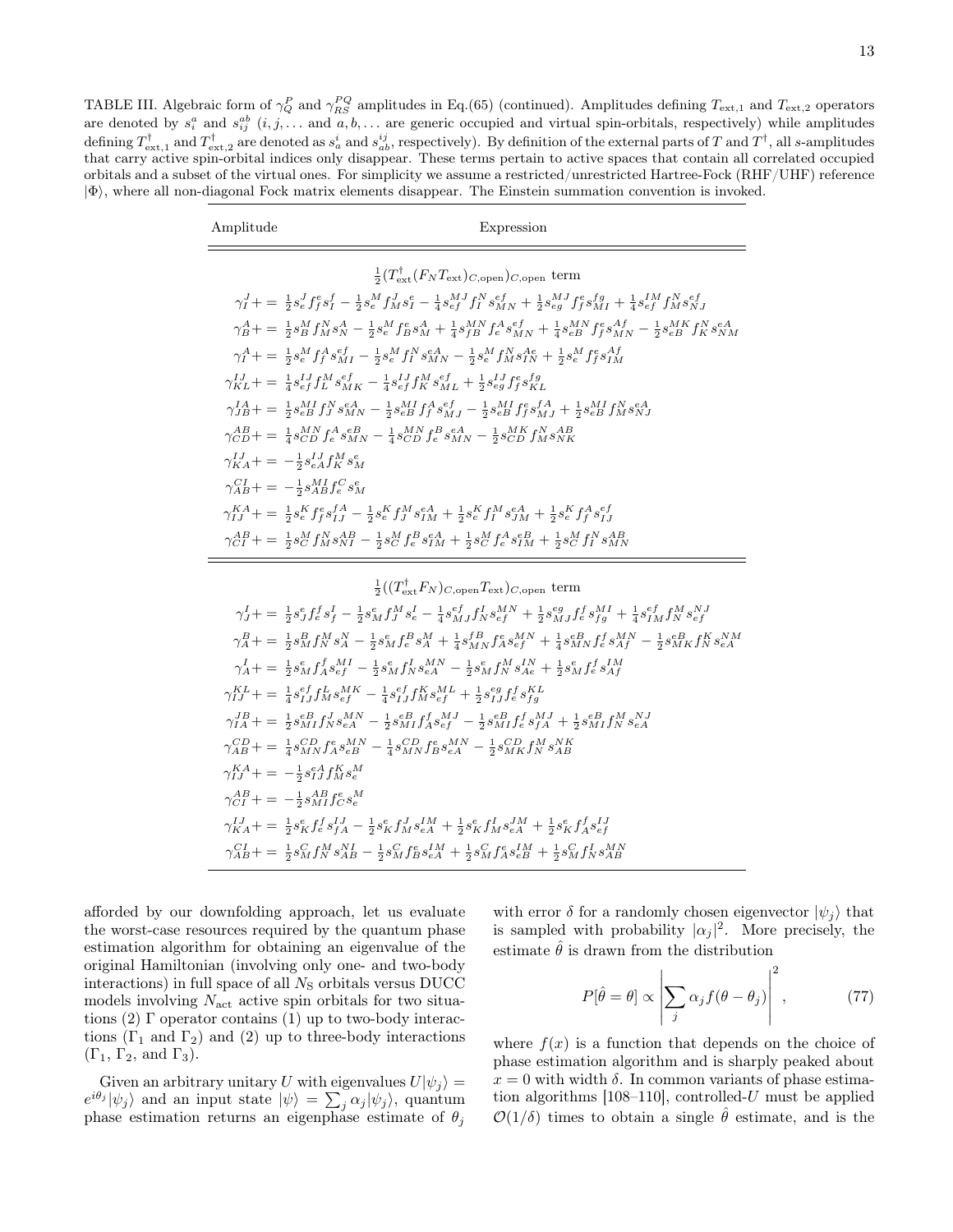TABLE IV. Translation of particle-hole normal product forms for typical strings of creation/annihilation operators into the physical-vacuum normal product form (all creation operators are to the left with respect to the annihilation operators).

| normal product form:<br>particle-hole formalism                                                      | normal product form:<br>physical vacuum formalism                                                                                                                                                                                                                                                                                                                                                              |
|------------------------------------------------------------------------------------------------------|----------------------------------------------------------------------------------------------------------------------------------------------------------------------------------------------------------------------------------------------------------------------------------------------------------------------------------------------------------------------------------------------------------------|
| $N[a_{\scriptscriptstyle D}^\dagger a_A]^{\rm ph} = a_{\scriptscriptstyle D}^\dagger a_A$            |                                                                                                                                                                                                                                                                                                                                                                                                                |
| $N[a_I^{\dagger} a_I]^{\text{ph}} = a_I^{\dagger} a_I - \delta_{IJ}$                                 |                                                                                                                                                                                                                                                                                                                                                                                                                |
| $N[a_I^{\dagger} a_A]^{\text{ph}} = a_I^{\dagger} a_A$                                               |                                                                                                                                                                                                                                                                                                                                                                                                                |
| $N[a_A^{\dagger} a_I]^{\text{ph}} = a_A^{\dagger} a_I$                                               |                                                                                                                                                                                                                                                                                                                                                                                                                |
| $N[a_B^{\dagger} a_C^{\dagger} a_A a_I]^{\text{ph}} = -a_B^{\dagger} a_C^{\dagger} a_I a_A$          |                                                                                                                                                                                                                                                                                                                                                                                                                |
|                                                                                                      | $N[a_{\nu}^{\dagger}a_{\nu}^{\dagger}a_{\nu}a_{\nu}]^{\text{ph}} = -a_{\nu}^{\dagger}a_{\nu}^{\dagger}a_{\nu}a_{\nu} - \delta_{\nu}a_{\nu}^{\dagger}a_{\nu} + \delta_{\nu}a_{\nu}^{\dagger}a_{\nu}$                                                                                                                                                                                                            |
| $N[a_C^{\dagger}a_B^{\dagger}a_Ba_A]^{ph} = a_C^{\dagger}a_B^{\dagger}a_Ba_A$                        |                                                                                                                                                                                                                                                                                                                                                                                                                |
|                                                                                                      | $N[a^{\dagger}_{I}a^{\dagger}_{I}a_{A}a_{K}]^{\text{ph}} = -a^{\dagger}_{I}a^{\dagger}_{I}a_{K}a_{A} - \delta_{IK}a^{\dagger}_{I}a_{A} + \delta_{JK}a^{\dagger}_{I}a_{A}$                                                                                                                                                                                                                                      |
|                                                                                                      | $N[a_{I}^{\dagger}a_{B}^{\dagger}a_{A}a_{I}]^{\text{ph}} = a_{B}^{\dagger}a_{I}^{\dagger}a_{I}a_{A} - \delta_{I,I}a_{B}^{\dagger}a_{A}$                                                                                                                                                                                                                                                                        |
| $N[a_C^{\dagger} a_B^{\dagger} a_B a_A]^{\text{ph}} = a_C^{\dagger} a_B^{\dagger} a_B a_A$           |                                                                                                                                                                                                                                                                                                                                                                                                                |
|                                                                                                      | $N[a_{\kappa}^{\dagger}a_{\kappa}^{\dagger}a_{\kappa}a_{\kappa}^{\dagger}a_{\kappa}a_{\kappa}^{\dagger}a_{\kappa}^{\dagger}a_{\kappa}a_{\kappa}^{\dagger}a_{\kappa}^{\dagger}a_{\kappa}^{\dagger}a_{\kappa}^{\dagger}a_{\kappa}^{\dagger}a_{\kappa}^{\dagger}a_{\kappa}^{\dagger}a_{\kappa}^{\dagger}a_{\kappa}^{\dagger}a_{\kappa}^{\dagger}a_{\kappa}^{\dagger}a_{\kappa}^{\dagger}a_{\kappa}^{\dagger}a_{\$ |
| $N[a_I^{\dagger} a_I^{\dagger} a_B a_A]^{\text{ph}} = a_I^{\dagger} a_I^{\dagger} a_B a_A$           |                                                                                                                                                                                                                                                                                                                                                                                                                |
| $N[a^{\dagger}_{A}a^{\dagger}_{B}a_{J}a_{I}]^{\text{ph}} = a^{\dagger}_{A}a^{\dagger}_{B}a_{J}a_{I}$ |                                                                                                                                                                                                                                                                                                                                                                                                                |

TABLE V. The algebraic form of  $\chi^P_Q$  and  $\chi^{PQ}_{RS}$  amplitudes as functions of  $\gamma^P_Q$  and  $\gamma^{PQ}_{RS}$  ones.

| Amplitude<br>Expression                           | Amplitude<br>Expression                           |
|---------------------------------------------------|---------------------------------------------------|
| $\chi_A^B = \gamma_A^B - \sum_M \gamma_{MA}^{MB}$ | $\chi_I^J = \gamma_I^J - \sum_M \gamma_{MI}^{MJ}$ |
| $\chi_A^I = \gamma_A^I - \sum_M \gamma_{MA}^{MI}$ | $\chi_I^A = \gamma_I^A - \sum_M \gamma_{MI}^{MA}$ |
| $\chi_{IA}^{BC} = \gamma_{IA}^{BC}$               | $\chi_{II}^{AK} = \gamma_{LI}^{AK}$               |
| $\chi_{AB}^{CI} = \gamma_{AB}^{CI}$               | $\chi^{IJ}_{AK} = \gamma^{IJ}_{AK}$               |
| $\gamma_{AI}^{BJ} = \gamma_{AI}^{BJ}$             | $\chi_{AB}^{CD} = \gamma_{AB}^{CD}$               |
| $\chi_{II}^{KL} = \gamma_{LI}^{KL}$               | $\gamma^{IJ}_{AD} = \gamma^{IJ}_{AD}$             |
| $\gamma_{II}^{AB} = \gamma_{II}^{AB}$             |                                                   |

dominant cost.

 $=$ 

One common example of  $U$  is the real-time evolution operator  $e^{-iHt}$ , in which case  $\theta_j$  is an eigenvalue of  $H = \sum_{j}^{\mathcal{O}(N_{\text{terms}})} h_j P_j$ , for  $\mathcal{O}(N_{\text{terms}})$  Pauli operators  $P_j$  acting on at most  $\mathcal{O}(N_{\rm S})$  qubits, and positive coefficients  $h_i$ , scaled by a constant t. Though real-time evolution may be approximated using Trotter-Suzuki product formulas [63], it is difficult to obtain tight error bounds on scaling of the approximation error with  $N_{\text{act}}$ . Thus we consider the case where U is a quantum walk [64, 111, 112] with eigenvalues commensurate with

those of  $e^{\pm i \sin^{-1}(H/\lambda)}$ , for  $\lambda = \sum_j |h_j| \ge ||H||$ . Unlike Trotter-Suzuki formulas, there is no approximation error in the eigenvalues apart from errors in the Hamiltonian representation. This walk-based approach has become popular of late under the name qubitization [111–115]. Note that an eigenphase estimate  $\hat{\theta}$  of the quantum walk and its error  $\delta$  may be related to the eigenvalue estimate of H by computing  $\lambda \sin(\hat{\theta})$ . Thus if we wish to learn the eigenvalue within error  $\epsilon$  we need to apply the walk operator  $\mathcal{O}(\lambda/\epsilon)$  times.

In qubitization, the walk operator is of the form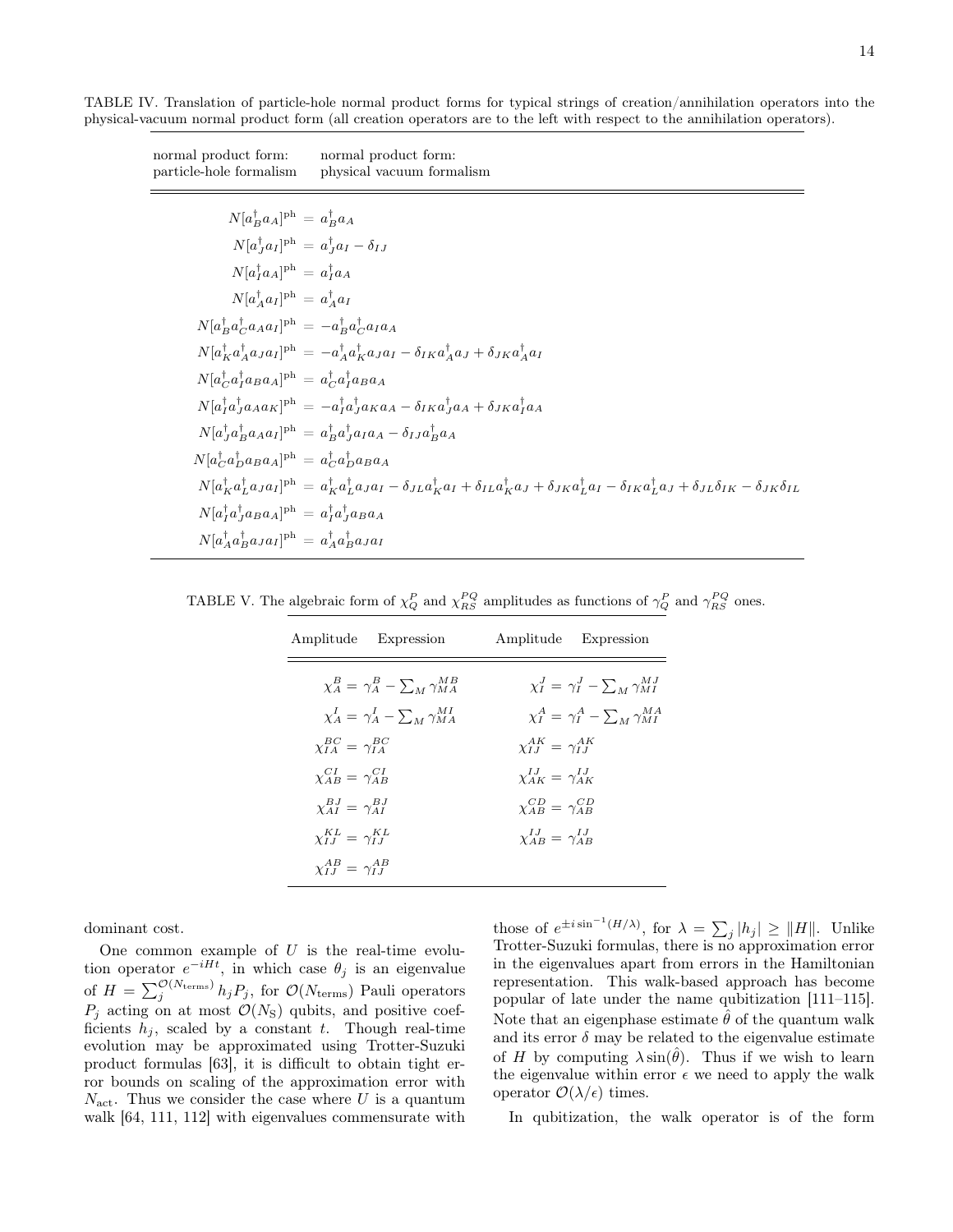U = (PREPARE† ⊗ I)·SELECT·(PREPARE ⊗ I)·((1−  $2|0\cdots0\rangle\langle0\cdots0|$   $\otimes I$  for unitary subroutines PREPARE and SELECT. The PREPARE subroutine prepares from the all zero state  $|0 \cdots 0\rangle$  a state of the form  $\sum_j \sqrt{h_j/\lambda} |j\rangle$ within error  $\epsilon$ , using  $\mathcal{O}(N_{\text{terms}})$  quantum gates. Here and in the following, we count the number of arbitrary singleand two-qubit quantum gates. The SELECT subroutine applies each  $P_i$  in the Hamiltonian selected by a register that stores the value of  $j$ . In a naive implementation, this requires  $\mathcal{O}(N_{\rm S}N_{\rm terms})$  gates, but optimizations specific to the Jordan-Wigner representation of fermionic Hamiltonians reduce this to  $\mathcal{O}(N_{\rm S})$  [113], which is subdominant to the cost of the PREPARE circuit.

The overall cost of the algorithm is found by multiplying the cost of the walk operator by the number of iterations needed within phase estimation. Thus the gate complexity of obtaining an estimate of an eigenvalue of H to error  $\delta$  is in  $\mathcal{O}(\lambda N_{\text{terms}}/\delta)$ . In the worst-case, we may assume that  $N_{\text{terms}} = \mathcal{O}(N_{\text{S}}^4)$ , and  $\lambda = \mathcal{O}(|H|_{\text{max}}N_{\text{S}}^4)$ , where  $|H|_{\text{max}}$  is the maximum absolute value of any entry in the Hamiltonian.

While  $|H|_{\text{max}}$  is difficult to estimate in general, there are cases when its scaling can be asymptotically estimated. If we assume that a local orbital basis is used consisting of atomic orbitals centered at each of the nuclei with charge  $Z_i$  then it is straight forward to show that  $|h_{pq}| \in \mathcal{O}(\max_i Z_i^2)$  and  $|h_{pqrs}| \in \mathcal{O}(\max_i Z_i)$  [116]. Therefore, we anticipate that  $\lambda \in \mathcal{O}(N_S^2 \max_i Z_i^2 +$  $N_S^4 \max_i Z_i$  for such problems. If we consider the nuclear charges to be fixed, we then expect the worst case scaling of a simulation of the total Hamiltonian within error  $\delta$  to be in  $\mathcal{O}(N_{\rm S}^8/\delta)$  in such cases.

If we consider simulating the downfolded Hamiltonian, one simply replaces  $N_{\text{terms}} = \mathcal{O}(N_{\text{act}}^4)$  with the number of terms in the downfolded effective Hamiltonian, and similarly for the normalization constant  $\lambda =$  $\mathcal{O}(|\Gamma|_{\text{max}}N_{\text{act}}^4)$ . Importantly, the number of active space orbitals is much smaller than that of the full Hamiltonian, that is  $N_{\text{act}} \ll N_{\text{S}}$ . In common practice one normally chooses active spaces such that that amplitude corrections of downfolding are small. In other words,  $|\Gamma|_{\text{max}}$ is expected to be similar to that of the maximum absolute value of  $H$  restricted to the active space. If core electrons are also moved out of the active space, one may expect  $|\Gamma|_{\text{max}} \ll |H|_{\text{max}}$ . The case of simulating three-body interactions is less-studied, but the essential idea is identical. With three-body terms, the worst-case  $N_{\text{terms}} = \lambda = \mathcal{O}(N_{\text{act}}^6)$ , though  $\lambda$  could be much smaller if  $|\Gamma_3|_{\text{max}} \ll |\Gamma|_{\text{max}}$ , which would be expected of a small correction.

In practice, it will be essential to understand costs using realistic examples rather than building intuition with the worst-case analysis. In particular, realistic cases might be more accurately captured with lowrank approximations that reduce  $N_{\text{terms}}$  to as small as  $\widetilde{\mathcal{O}}(N_{\text{act}}^2)$  [27] for the two-body case – low-rank approximations for the three-body case are still not well understood. Moreover, various quantum circuit optimiza-

tion techniques [117] enable a further  $\mathcal{O}(N_{\text{act}})$  reduction in non-Clifford gate complexity, which are the dominant expensive gates in fault-tolerant quantum computation. More advanced quantum simulation algorithms for structured Hamiltonians could also be applicable, such as those that negate the cost of simulating diagonal terms or exploit large separations in energy scales [118, 119].

## VIII. CONCLUSIONS

We have shown that the SES-CC methodology can be extended to unitary CC formalisms which provides a procedure for downfolding many-body effects into a Hermitian effective Hamiltonian, in contrast to the earlier coninical SES-CC work in which the effective Hamiltonian was not Hermitian. We introduced the DUCC model which decouples the classes of excitations used to define the effective Hamiltonian from those obtained in the corresponding eigenvalue problem. These techniques may provide a convenient way of decoupling two types of degrees of freedom corresponding to parameters defining low- and high-energy components defining the electronic wave function of interest. Using computational chemistry nomenclature these two subsets can be identified with static and dynamical correlation effects. However, one can also envision slightly different scenarios for the DUCC formalism application where different types of effects (scales) - for example, short- vs long-range correlations effects - are decoupled using an appropriate form of the local DUCC Ansatz or equivalently adequate definition of the corresponding active space. This development, which provides a rigorous scheme for obtaining Hermitian effective Hamiltonians, opens doors for obtaining the ground-state energy with previously unobtainable diagonalization techniques, such as those used in quantum algorithms or the DMRG method.

Integrating-out the corresponding fermionic degrees of freedom, which leads to low-dimensionality secondquantized effective Hamiltonians, will open up the possibility of performing quantum simulations on existing quantum simulators, as well as on larger molecular systems. These problems will be tested in the forthcoming papers. An interesting development area is also associated with recent advances in compressing the second quantized form of the electronic Hamiltonian based on the composite Cholesky-SVD decompositions of one- and two-electron integrals [27, 35]. One can envisage a further extension of the applicability of Cholesky-SVD decomposition to compress  $\chi$ -amplitudes defining DUCC downfolded Hamiltonians.

From the classical computing viewpoint, DUCC downfolding techniques have broader implications and can be used in the context of the density renormalized group approach (DMRG) [16–18, 120] by providing a dressed form of the effective Hamiltonian. This approach may complement existing perturbative techniques used in the context of the DMRG theory to account for the dynam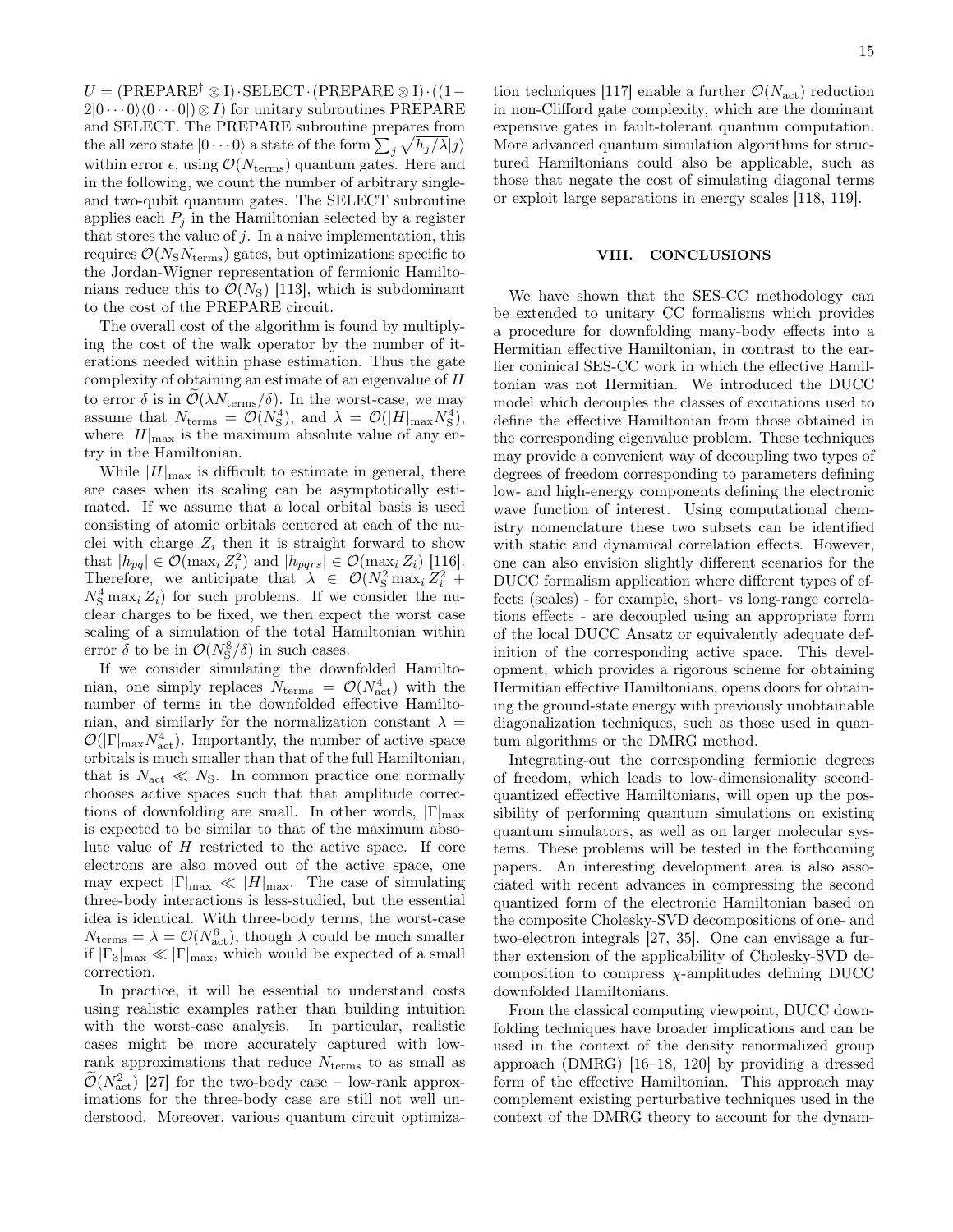ical correlation effects [121–123].

# IX. ACKNOWLEDGEMENT

This work was supported by the "Embedding Quantum Computing into Many-body Frameworks for Strongly Correlated Molecular and Materials Systems"

- [1] J. Paldus and X. Li, Adv. Chem. Phys. 110, 1 (1999).
- [2] R. J. Bartlett and M. Musiał, Rev. Mod. Phys. 79, 291 (2007).
- [3] D. Mukherjee, R. K. Moitra, and A. Mukhopadhyay, Mol. Phys. 30, 1861 (1975).
- [4] I. Lindgren and D. Mukherjee, Phys. Rep. 151, 93 (1987).
- [5] B. Jeziorski and H. J. Monkhorst, Phys. Rev. A 24, 1668 (1981).
- [6] L. Meissner and R. J. Bartlett, J. Chem. Phys. 92, 561 (1990).
- [7] U. Kaldor, Theor. Chim. Acta **80**, 427 (1991).
- [8] U. S. Mahapatra, B. Datta, and D. Mukherjee, Mol. Phys. 94, 157 (1998).
- [9] L. Meissner, J. Chem. Phys. 108, 9227 (1998).
- [10] X. Li and J. Paldus, Int. J. Quantum Chem. 99, 914 (2004).
- [11] F. Coester, Nucl. Phys. **7**, 421 (1958).
- [12] F. Coester and H. Kummel, Nucl. Phys. 17, 477 (1960).
- [13] J. Čížek, J. Chem. Phys. 45, 4256 (1966).
- [14] J. Paldus, J. Čížek, and I. Shavitt, Phys. Rev. A 5, 50 (1972).
- [15] G. Purvis and R. Bartlett, J. Chem. Phys. 76, 1910 (1982).
- [16] S. R. White, Phys. Rev. Lett. 69, 2863 (1992).
- [17] U. Schollwöck, Rev. Mod. Phys. 77, 259 (2005).
- [18] G. K.-L. Chan and S. Sharma, Annu. Rev. Phys. Chem. 62, 465 (2011).
- [19] D. A. Mazziotti and R. M. Erdahl, Phys. Rev. A 63, 042113 (2001).
- [20] D. A. Mazziotti, Phys. Rev. Lett. 108, 263002 (2012).
- [21] S. Bravyi and A. Kitaev, arXiv preprint quantph/0003137 (2000).
- [22] J. T. Seeley, M. J. Richard, and P. J. Love, J. Chem. Phys. 137, 224109 (2012).
- [23] D. Poulin, A. Kitaev, D. S. Steiger, M. B. Hastings, and M. Troyer, arXiv preprint arXiv:1711.11025 (2017).
- [24] K. Setia and J. D. Whitfield, J. Chem. Phys. 148, 164104 (2018).
- [25] D. Wecker, M. B. Hastings, and M. Troyer, Phys. Rev. A 92, 042303 (2015).
- [26] R. Babbush, N. Wiebe, J. McClean, J. McClain, H. Neven, and G. K.-L. Chan, Phys. Rev. X 8, 011044 (2018).
- [27] M. Motta, E. Ye, J. R. McClean, Z. Li, A. J. Minnich, R. Babbush, and G. K. Chan, arXiv preprint arXiv:1808.02625 (2018).
- [28] J. R. McClean, J. Romero, R. Babbush, and A. Aspuru-Guzik, New J. Phys 18, 023023 (2016).
- [29] Y. Shen, X. Zhang, S. Zhang, J.-N. Zhang, M.-H. Yung, and K. Kim, Phys. Rev. A 95, 020501 (2017).

project, which is funded by the U.S. Department of Energy(DOE), Office of Science, Office of Basic Energy Sciences, the Division of Chemical Sciences, Geosciences, and Biosciences. A portion of this research was funded by the Quantum Algorithms, Software, and Architectures (QUASAR) Initiative at Pacific Northwest National Laboratory (PNNL). It was conducted under the Laboratory Directed Research and Development Program at PNNL.

- [30] K. Kowalski, J. Chem. Phys. 148, 094104 (2018).
- [31] K. Kowalski, J. Brabec, and B. Peng, Annu. Rep. Comput. Chem. 14, 3 (2018).
- [32] J. E. Inglesfield, J. Phys. C 14, 3795 (1981).
- [33] P.-O. Löwdin, Phys. Rev. **139**, A357 (1965).
- [34] P.-O. Löwdin, Int. J. Quant. Chem. **21**, 69 (1982).
- [35] B. Peng and K. Kowalski, J. Chem. Theory Comput. 13, 4179 (2017).
- [36] J. M. Foster and S. F. Boys, Rev. Mod. Phys. 32, 300 (1960).
- [37] C. Edmiston and K. Ruedenberg, Rev. Mod. Phys. 35, 457 (1963).
- [38] J. Pipek and P. G. Mezey, J. Chem. Phys. 90, 4916 (1989).
- [39] K. A. Brueckner and W. Wada, Phys. Rev. 103, 1008 (1956).
- [40] R. K. Nesbet, Phys. Rev. 109, 1632 (1958).
- [41] L. Z. Stolarczyk and H. J. Monkhorst, Int. J. Quant. Chem. 26, 267 (1984).
- [42] R. Kobayashi, R. D. Amos, and N. C. Handy, J. Chem. Phys. 100, 1375 (1994).
- [43] M. Nooijen and V. Lotrich, J. Chem. Phys. **113**, 4549  $(2000).$
- [44] T. D. Crawford, T. J. Lee, N. C. Handy, and H. F. Schaefer, J. Chem. Phys. 107, 9980 (1997).
- [45] J. Noga and R. J. Bartlett, J. Chem. Phys. 86, 7041 (1987).
- [46] J. Noga and R. J. Bartlett, J. Chem. Phys. 89, 3401 (1988).
- [47] G. E. Scuseria and H. F. Schaefer, Chem. Phys. Lett. 152, 382 (1988).
- [48] S. A. Kucharski and R. J. Bartlett, Theor. Chem. Acc. 80, 387 (1991).
- [49] N. Oliphant and L. Adamowicz, J. Chem. Phys. 95, 6645 (1991).
- [50] D. J. Dean and M. Hjorth-Jensen, Phys. Rev. C 69, 054320 (2004).
- [51] K. Kowalski, D. J. Dean, M. Hjorth-Jensen, T. Papenbrock, and P. Piecuch, Phys. Rev. Lett. 92, 132501 (2004).
- [52] G. Hagen, T. Papenbrock, D. J. Dean, and M. Hjorth-Jensen, Phys. Rev. Lett. 101, 092502 (2008).
- [53] G. Hagen, G. R. Jansen, and T. Papenbrock, Phys. Rev. Lett. 117, 172501 (2016).
- [54] S. Hirata, I. Grabowski, M. Tobita, and R. J. Bartlett, Chem. Phys. Lett. 345, 475 (2001).
- [55] S. Hirata, R. Podeszwa, M. Tobita, and R. J. Bartlett, J. Chem. Phys. 120, 2581 (2004).
- [56] G. H. Booth, A. Grüneis, G. Kresse, and A. Alavi, Nature 493, 365 (2013).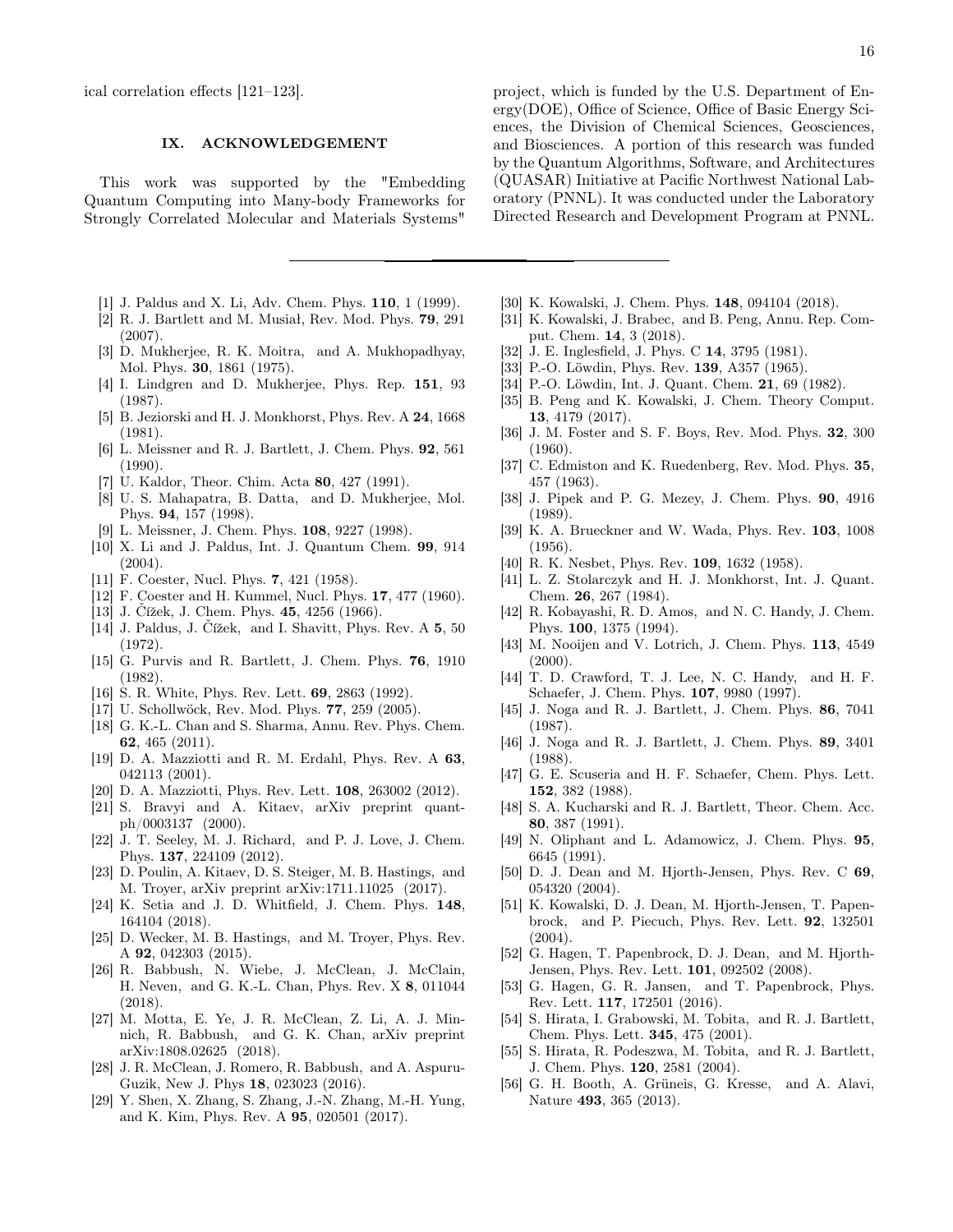- [57] J. McClain, Q. Sun, G. K.-L. Chan, and T. C. Berkelbach, J. Chem. Theory Comput. 13, 1209 (2017).
- [58] J. Sánchez-Marín, I. Nebot-Gil, J. P. Malrieu, J. L. Heully, and D. Maynau, Theor. Chem. Acc. 95, 215 (1996).
- [59] M. Kállay and P. R. Surján, J. Chem. Phys. 113, 1359  $(2000).$
- [60] T. P. Živković and H. J. Monkhorst, J. Math. Phys. 19, 1007 (1978).
- [61] A. Luis and J. Peřina, Phys. Rev. A 54, 4564 (1996).
- [62] R. Cleve, A. Ekert, C. Macchiavello, and M. Mosca, Proc. R. Soc. Lond. A 454, 339 (1998).
- [63] D. W. Berry, G. Ahokas, R. Cleve, and B. C. Sanders, Comm. Math. Phys. 270, 359 (2007).
- [64] A. M. Childs, Comm. Math. Phys. **294**, 581 (2010).
- [65] T. Häner, D. S. Steiger, M. Smelyanskiy, and M. Troyer, in SC '16: Proceedings of the International Conference for High Performance Computing, Networking, Storage and Analysis (2016) pp. 866–874.
- [66] A. Peruzzo, J. McClean, P. Shadbolt, M.-H. Yung, X.- Q. Zhou, P. J. Love, A. Aspuru-Guzik, and J. L. O'brien, Nat. Commun. 5, 4213 (2014).
- [67] J. R. McClean, I. D. Kivlichan, D. S. Steiger, Y. Cao, E. S. Fried, C. Gidney, T. Häner, V. Havlíček, Z. Jiang, M. Neeley, et al., arXiv preprint arXiv:1710.07629 (2017).
- [68] J. R. Fontalvo, R. Babbush, J. McClean, C. Hempel, P. J. Love, and A. Aspuru-Guzik, arXiv preprint arXiv:1701.02691 (2017).
- [69] A. Kandala, K. Temme, A. D. Corcoles, A. Mezzacapo, J. M. Chow, and J. M. Gambetta, arXiv preprint arXiv:1805.04492 (2018).
- [70] J. I. Colless, V. V. Ramasesh, D. Dahlen, M. S. Blok, M. E. Kimchi-Schwartz, J. R. McClean, J. Carter, W. A. de Jong, and I. Siddiqi, Phys. Rev. X 8, 011021 (2018).
- [71] S. Pal, Theor. Chim. Acta **66**, 207 (1984).
- [72] M. R. Hoffmann and J. Simons, J. Chem. Phys. 88, 993 (1988).
- [73] R. J. Bartlett, S. A. Kucharski, and J. Noga, Chem. Phys. Lett. 155, 133 (1989).
- [74] W. Kutzelnigg, Theor. Chim. Acta 80, 349 (1991).
- [75] A. G. Taube and R. J. Bartlett, Int. J. Quantum Chem. 106, 3393 (2006).
- [76] C. Sur, R. K. Chaudhuri, B. K. Sahoo, B. Das, and D. Mukherjee, J. Phys. B 41, 065001 (2008).
- [77] F. A. Evangelista, J. Chem. Phys. **134**, 224102 (2011).
- [78] B. Cooper and P. J. Knowles, J. Chem. Phys. 133, 234102 (2010).
- [79] G. Harsha, T. Shiozaki, and G. E. Scuseria, J. Chem. Phys. 148, 044107 (2018).
- [80] J. Romero, R. Babbush, J. R. McClean, C. Hempel, P. J. Love, and A. Aspuru-Guzik, Quantum Sci. Technol. 4, 014008 (2018).
- [81] Y. Shen, X. Zhang, S. Zhang, J.-N. Zhang, M.-H. Yung, and K. Kim, Phys. Rev. A 95, 020501 (2017).
- [82] J. Lee, W. J. Huggins, M. Head-Gordon, and K. B. Whaley, arXiv preprint arXiv:1810.02327 (2018).
- [83] R. Wilcox, J. Math. Phys. 8, 962 (1967).
- [84] D. Scholz and M. Weyrauch, J. Math. Phys. 47, 033505  $(2006).$
- [85] F. A. Evangelista, J. Chem. Phys. **134**, 224102 (2011).
- [86] L. Z. Stolarczyk and H. J. Monkhorst, Phys. Rev. A 32, 725 (1985).
- [87] L. Meissner and M. Nooijen, J. Chem. Phys. 102, 9604 (1995).
- [88] M. Nooijen, J. Chem. Phys. 104, 2638 (1996).
- [89] M. Nooijen and R. J. Bartlett, J. Chem. Phys. 106, 6441 (1997).
- [90] T. Kinoshita, O. Hino, and R. J. Bartlett, J. Chem. Phys. 123, 074106 (2005).
- [91] O. Hino, T. Kinoshita, G. K.-L. Chan, and R. J. Bartlett, J. Chem. Phys. 124, 114311 (2006).
- [92] A. Melnichuk and R. J. Bartlett, J. Chem. Phys. 137, 214103 (2012).
- [93] A. Melnichuk and R. J. Bartlett, J. Chem. Phys. 140, 064113 (2014).
- [94] K. Andersson, P.-Å. Malmqvist, B. O. Roos, A. J. Sadlej, and K. Wolinski, J. Phys. Chem. 94, 5483 (1990).
- [95] K. Andersson, P.-Å. Malmqvist, and B. O. Roos, J. Chem. Phys. 96, 1218 (1992).
- [96] C. Angeli, R. Cimiraglia, and J.-P. Malrieu, Chem. Phys. Lett. 350, 297 (2001).
- [97] C. Angeli, R. Cimiraglia, S. Evangelisti, T. Leininger, and J.-P. Malrieu, J. Chem. Phys. 114, 10252 (2001).
- [98] K. Hirao, Chem. Phys. Lett. **196**, 397 (1992).
- [99] J. P. Finley, R. K. Chaudhuri, and K. F. Freed, J. Chem. Phys. 103, 4990 (1995).
- [100] J. P. Finley, R. K. Chaudhuri, and K. F. Freed, Phys. Rev. A 54, 343 (1996).
- [101] R. K. Chaudhuri, K. F. Freed, G. Hose, P. Piecuch, K. Kowalski, M. Włoch, S. Chattopadhyay, D. Mukherjee, Z. Rolik, Á. Szabados, et al., J. Chem. Phys. 122, 134105 (2005).
- [102] H. Nakano, K. Hirao, and M. S. Gordon, J. Chem. Phys. 108, 5660 (1998).
- [103] J. M. Rintelman, I. Adamovic, S. Varganov, and M. S. Gordon, J. Chem. Phys. 122, 044105 (2005).
- [104] H. A. Witek, Y.-K. Choe, J. P. Finley, and K. Hirao, J. Comput. Chem. 23, 957 (2002).
- [105] H. A. Witek, H. Nakano, and K. Hirao, J. Chem. Phys. 118, 8197 (2003).
- [106] A. Y. Sokolov, S. Guo, E. Ronca, and G. K.-L. Chan, J. Chem. Phys. 146, 244102 (2017).
- [107] S. Guo, Z. Li, and G. K.-L. Chan, J. Chem. Theory Comput. (2018).
- [108] M. A. Nielsen and I. L. Chuang, Quantum Computation and Quantum Information: 10th Anniversary Edition, 10th ed. (Cambridge University Press, New York, NY, USA, 2011).
- [109] S. Kimmel, G. H. Low, and T. J. Yoder, Phys. Rev. A 92, 062315 (2015).
- [110] N. Wiebe and C. Granade, Phys. Rev. Lett. 117, 010503 (2016).
- [111] G. H. Low and I. L. Chuang, arXiv preprint arXiv:1610.06546 (2016).
- [112] G. H. Low and I. L. Chuang, Phys. Rev. Lett. 118, 010501 (2017).
- [113] R. Babbush, C. Gidney, D. W. Berry, N. Wiebe, J. Mc-Clean, A. Paler, A. Fowler, and H. Neven, arXiv preprint arXiv:1805.03662 (2018).
- [114] D. W. Berry, M. Kieferová, A. Scherer, Y. R. Sanders, G. H. Low, N. Wiebe, C. Gidney, and R. Babbush, npj Quantum Inf. 4, 22 (2018).
- [115] D. Poulin, A. Kitaev, D. S. Steiger, M. B. Hastings, and M. Troyer, Phys. Rev. Lett. 121, 010501 (2018).